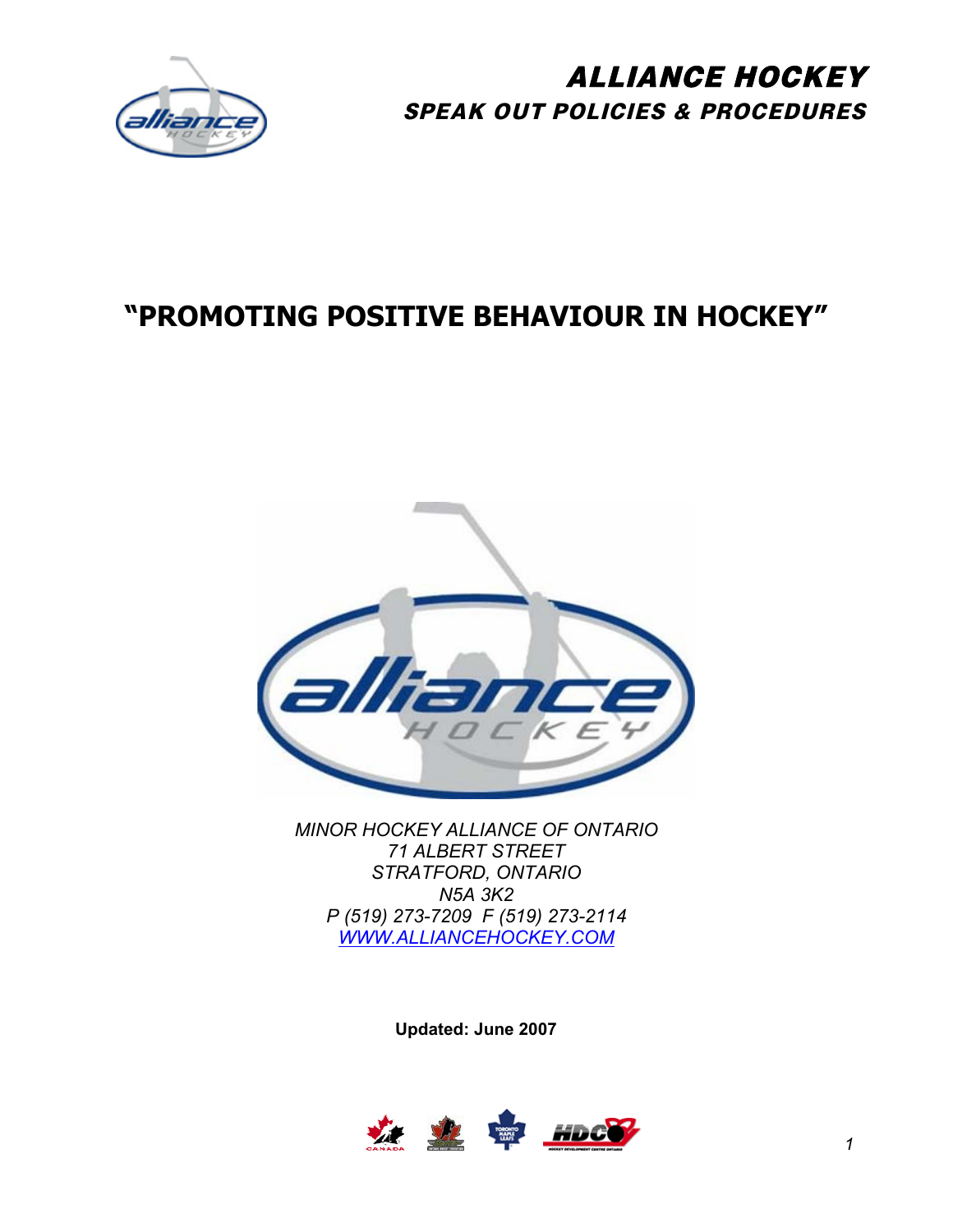

### **SPEAK OUT: PROMOTING POSITIVE BEHAVIOUR IN HOCKEY**

### **TABLE OF CONTENTS**

|                                  | <b>INTRODUCTION</b>                                                                                                                                                                                                                                                                                                                | 3                                                                            |
|----------------------------------|------------------------------------------------------------------------------------------------------------------------------------------------------------------------------------------------------------------------------------------------------------------------------------------------------------------------------------|------------------------------------------------------------------------------|
| $1_{-}$                          | <b>POLICY STATEMENTS</b>                                                                                                                                                                                                                                                                                                           | 3                                                                            |
| 2.                               | <b>EFFECTIVE DATE</b>                                                                                                                                                                                                                                                                                                              | 3                                                                            |
| 3.                               | ALLIANCE MEMBER ASSOCIATION REQUIREMENTS                                                                                                                                                                                                                                                                                           | 3                                                                            |
| 4.                               | <b>DEFINITIONS</b>                                                                                                                                                                                                                                                                                                                 | $4 - 5$                                                                      |
| 5.                               | <b>SCREENING PROCESS</b>                                                                                                                                                                                                                                                                                                           | $6 - 7$                                                                      |
| 6.                               | SCREENING ADMINISTRATION - ALLIANCE                                                                                                                                                                                                                                                                                                | $7 - 8$                                                                      |
|                                  | SCREENING ADMINISTRATION – MEMBER ASSOCIATIONS                                                                                                                                                                                                                                                                                     | 8                                                                            |
| $7_{\scriptscriptstyle{\ddots}}$ | RECEIVING A COMPLAINT                                                                                                                                                                                                                                                                                                              | 9                                                                            |
| 8.                               | COMPLAINT ADMINISTRATION - ALLIANCE                                                                                                                                                                                                                                                                                                | 9                                                                            |
|                                  | COMPLAINT ADMINISTRATION – MEMBER ASSOCIATIONS                                                                                                                                                                                                                                                                                     | 10                                                                           |
| 9.                               | <b>INVESTIGATION - ALLIANCE</b>                                                                                                                                                                                                                                                                                                    | 10                                                                           |
|                                  | INVESTIGATION - MEMBER ASSOCIATION                                                                                                                                                                                                                                                                                                 | 11                                                                           |
| 10.                              | <b>INVESTIGATION DECISIONS</b>                                                                                                                                                                                                                                                                                                     | 11                                                                           |
| 11.                              | <b>DISCIPLINE</b>                                                                                                                                                                                                                                                                                                                  | $11 - 12$                                                                    |
| 12.                              | <b>SANCTIONS</b>                                                                                                                                                                                                                                                                                                                   | $12 - 13$                                                                    |
| 13.                              | <b>APPEALS</b>                                                                                                                                                                                                                                                                                                                     | 13                                                                           |
| 14.                              | <b>AMENDMENTS</b>                                                                                                                                                                                                                                                                                                                  | 13                                                                           |
|                                  | APPENDIX A - RISK MANAGEMENT ASSESSMENT TOOL AND RATING<br>APPENDIX B - POSITION DESIGN AND DESCRIPTION<br>APPENDIX C - SAMPLE COACHING APPLICATION<br>APPENDIX D - ASSOCIATION REPORTING FORM<br>APPENDIX E - OFFICIALS POLICIES<br>APPENDIX F - ALLIANCE COMPLAINT INTAKE FORM<br>APPENDIX G - CODE OF CONDUCT & FAIR PLAY CODES | 14 - 15<br>$16 - 18$<br>$19 - 21$<br>22<br>$23 - 28$<br>29 - 34<br>$35 - 41$ |

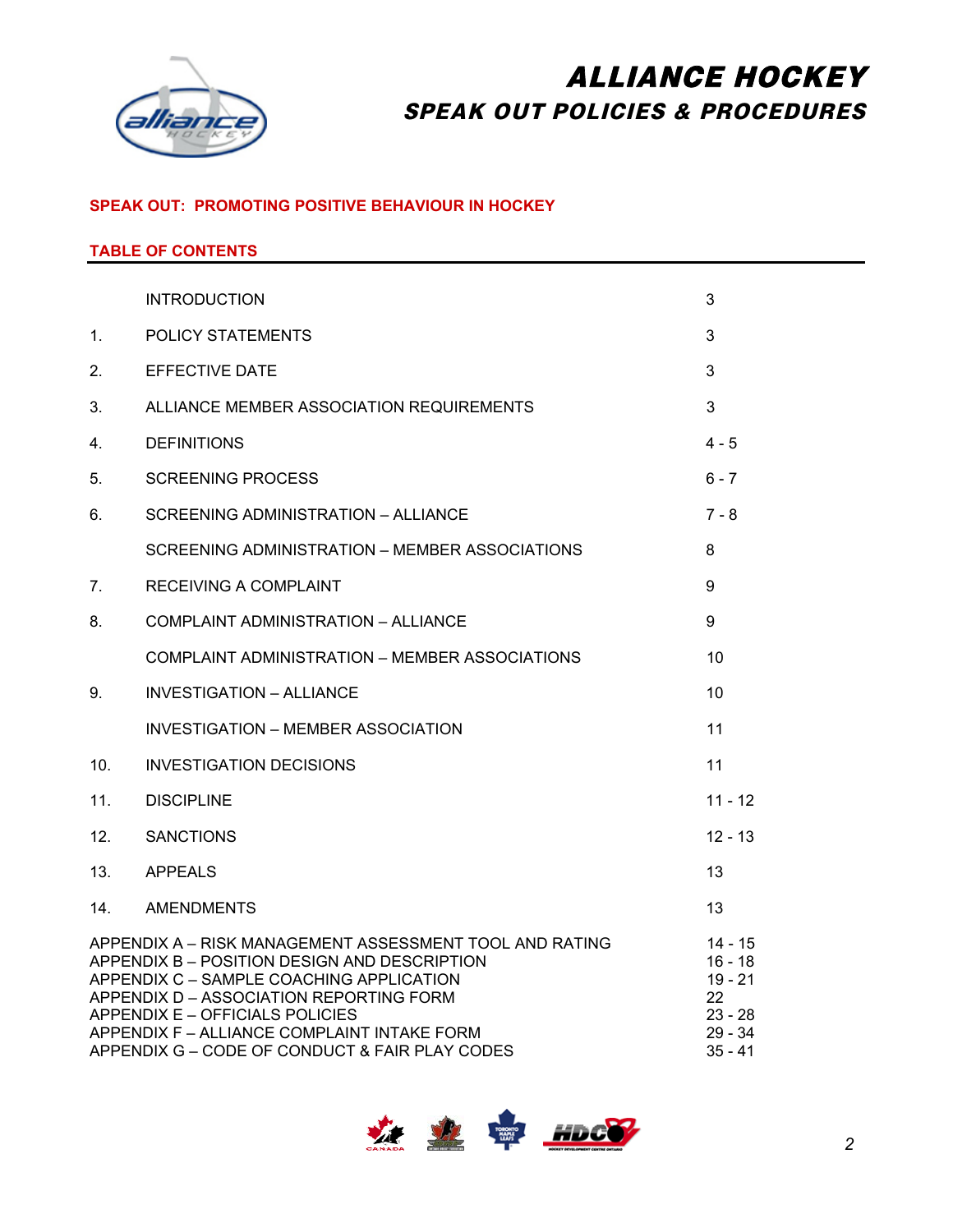

This document includes Policies and Procedures that enhance the Hockey Canada and Ontario Hockey Federation Speak Out Policies and Procedures. All Minor Hockey ALLIANCE of Ontario (ALLIANCE) Member Associations are obligated to adhere to these Policies and Procedures as stated.

The policies contained herein have been approved by the ALLIANCE. It shall be the obligation of all ALLIANCE Member Associations to adhere to these policies. The policies as contained herein are a minimum standard and can be enhance by Alliance member Associations.

### **Introduction**

Please refer to the following for more information:

- 1- Hockey Canada Policy on Harassment and Abuse [www.hockeycanada.ca](http://www.hockeycanada.ca/)
- 2- OHF Harassment and Abuse Policies – [www.ohf.on.ca](http://www.ohf.on.ca/)
- 3- ALLIANCE Code of Conduct www.alliancehockey.com
- 4- OHF Code of Conduct [www.ohf.on.ca](http://www.ohf.on.ca/)
- 5- Hockey Canada Fair Play means Safety for All Booklet Obtain from your Local Association
- 6- ALLIANCE Full Speak Out Policies and Procedures and www.alliancehockey.com

### **1. POLICY STATEMENTS**

- **1.1** It is the policy of the ALLIANCE that there be no harassment, abuse or bullying of any participant in any of its programs.
- **1.2** The ALLIANCE expects every athlete, coach, assistant coach, trainer, manager, official, parent, director, officer, volunteer, employee and chaperone within the ALLIANCE and each of the ALLIANCE Member Associations to take reasonable steps to safeguard the participants against harassment, abuse and bullying.

### **2. EFFECTIVE DATE**

**2.1** June, 2007

### **3. ALLIANCE MEMBER ASSOCIATION REQUIREMENTS**

**3.1** ALLIANCE Member Associations are responsible for adopting and implementing a policy similar to, and consistent with this policy as a minimum standard.

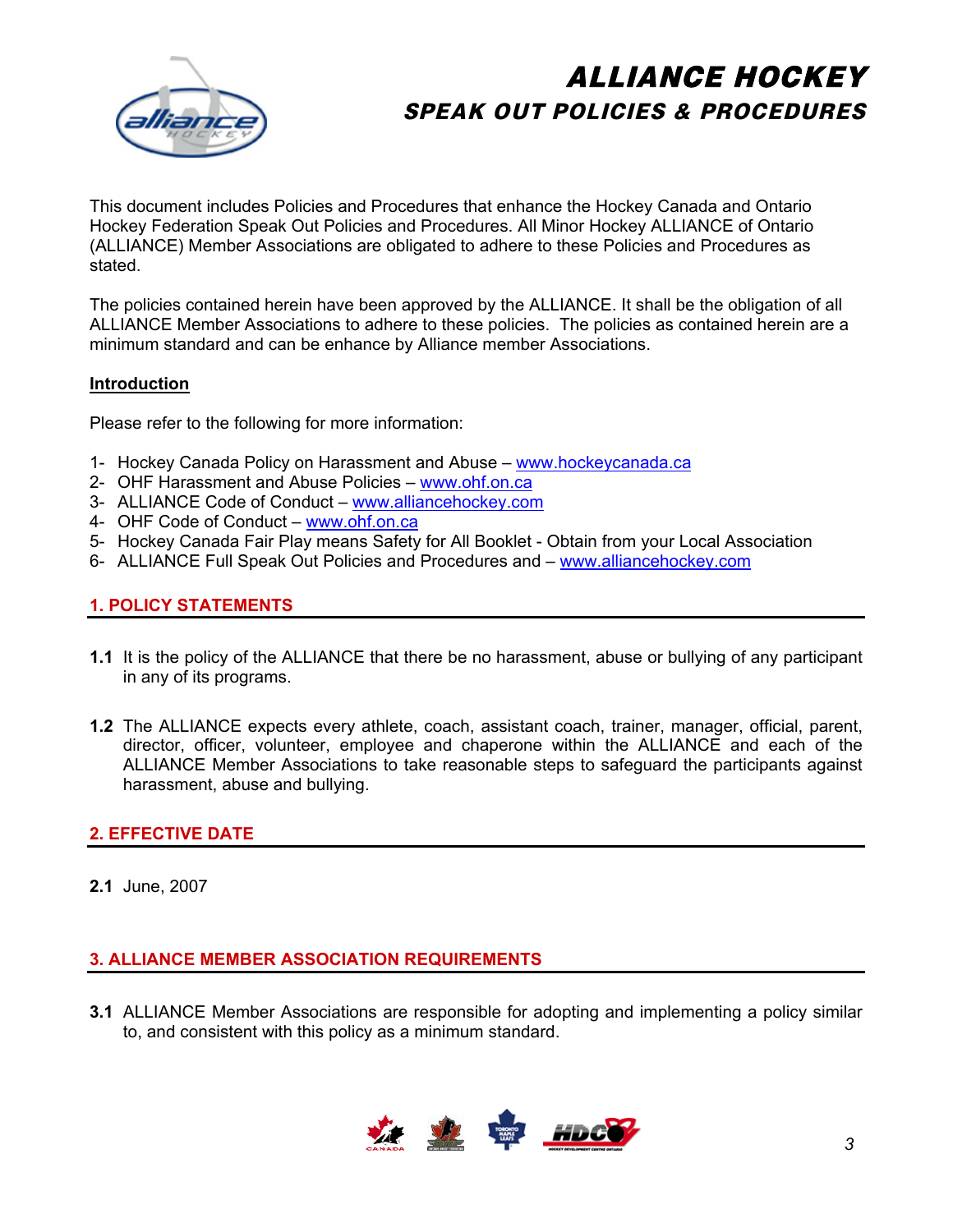

### **4. DEFINITIONS**

### **4.1 Child**

Child means a person below the age of 16 years.

### **4.2 Youth**

Youth means a person between the age of 16 and 18 years.

### **4.3 Adult**

Adult means a person who has reached the age of majority. In the Province of Ontario this age is 18 years.

#### **4.4 Bullying**

Bullying describes behaviors that are similar to harassment, but occur between children under the age of twelve, or behaviors between youth or between adults that are not addressed under human rights laws. Bullying is intentionally hurting someone in order to insult, humiliate, degrade or exclude him or her. Bullying can be broken down into four categories: physical, verbal, relational (for example, trying to cut off victims from social connection by convincing peers to exclude or reject a certain person), and reactive (for example, engaging in bullying as well as provoking bullies to attack by taunting them).

#### **4.5 Harassment**

Harassment is offensive behaviour – emotional, physical, and or sexual – that involves discrimination against a person because of their race, national or ethnic origin, age, colour, religion, family status, sexual orientation, sex or gender, disability, marital status, or pardoned conviction. Harassment may occur when someone attempts to negatively control, influence or embarrass another person based on a prohibited ground of discrimination.

### **4.6 Abuse**

Child abuse is any form of physical, emotional and/or sexual mistreatment or lack of care which causes physical injury or emotional damage to a child. A common characteristic of all forms of abuse against children and youth is an abuse of power or authority and/or breach of trust. Abuse is an issue of child protection. Protection refers to provincial, territorial or Aboriginal bandappointed child protective services. A child may be in need of protection from harm if abuse or neglect is suspected. Information about one's legal duty to report and circumstances under which reporting must occur according to child protection legislation is available at [www.hockeycanada.ca.](http://www.hockeycanada.ca/)

### **4.6.1 Emotional Abuse**

Emotional abuse is a chronic attack on a child or youth's self-esteem; it is psychologically destructive behaviour by a person in a position of power, authority or trust. It can take the form of name-calling, threatening, ridiculing, berating, intimidating, isolating, hazing or ignoring the child or youth's needs.

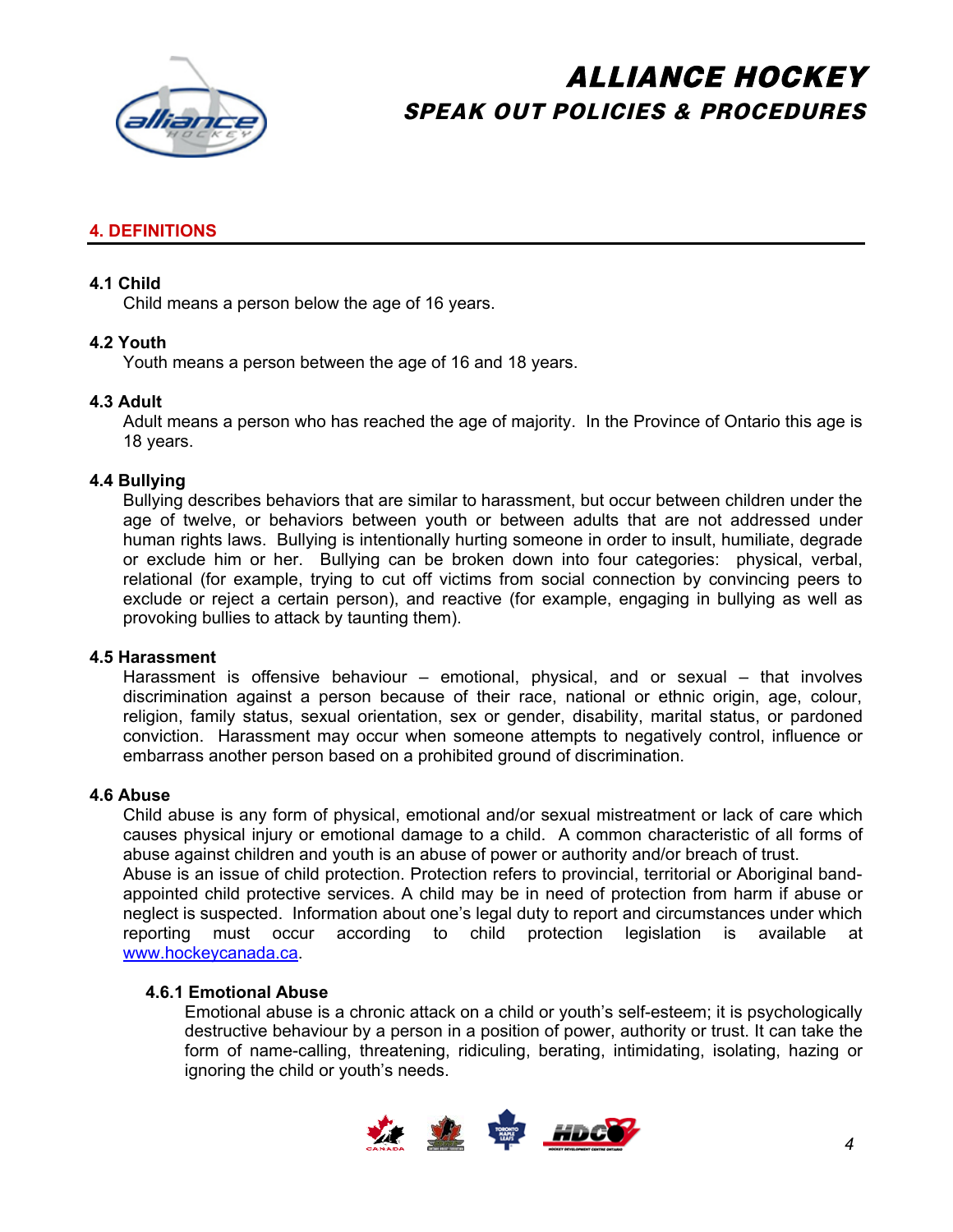

### **4.6.2 Physical Abuse**

Physical abuse is when a person in a position of power or trust purposefully injures or threatens to injure a child or youth. This may take the form of slapping, hitting, shaking, kicking, pulling hair or ears, throwing, and shoving, grabbing, hazing or excessive exercise as a form of punishment.

#### **4.6.3 Neglect**

A general definition of neglect is the chronic inattention to the basic necessities of life such as clothing, shelter, nutritious diets, education, good hygiene, supervision, medical and dental care, adequate rest, safe environment, moral guidance and discipline, exercise and fresh air. Neglect may apply in a hockey setting where there is a chronic inattention in the hockey context, for example when a player is made to play with injuries.

#### **4.6.4 Sexual Abuse**

Sexual abuse is when a child or youth is used by a child or youth with more power or an adult for his or her own sexual stimulation or gratification. There are two categories of sexual abuse: contact and non-contact.

### **4.7 Misconduct**

Misconduct refers to the behaviour or a pattern of behaviour that is found, by a formal (for example an independent investigation) or informal process (eg. an internal fact finding), to be contrary to the ALLIANCE Code of Conduct and that is not harassment, abuse or bullying.

### **4.8 Complaint**

Any allegation, verbal or written, that involves bullying, harassment, abuse or misconduct within the jurisdiction of the ALLIANCE.

### **4.9 ALLIANCE and Member Association Personnel**

ALLIANCE personnel includes ALLIANCE office employees, council and committee chairs and members, Directors and Officers and any other personnel that may be identified by the ALLIANCE President. ALLIANCE Member Associations personnel include their office employees, council and committee chairs and members, Directors and Officers and any other personnel that may be identified by the Member Association President.

#### **4.10 Billet**

Any community volunteer who applies or is requested by an ALLIANCE Member Association to host a traveling player or players on his or her premises during periods when the player(s) will otherwise be unsupervised and outside of the care of parent(s), guardian(s), coach or other designated adult.

#### **4.11 Volunteer**

A volunteer is defined as a non-paid person who donates, enters or offers his or her time freely to assigned specific duties.

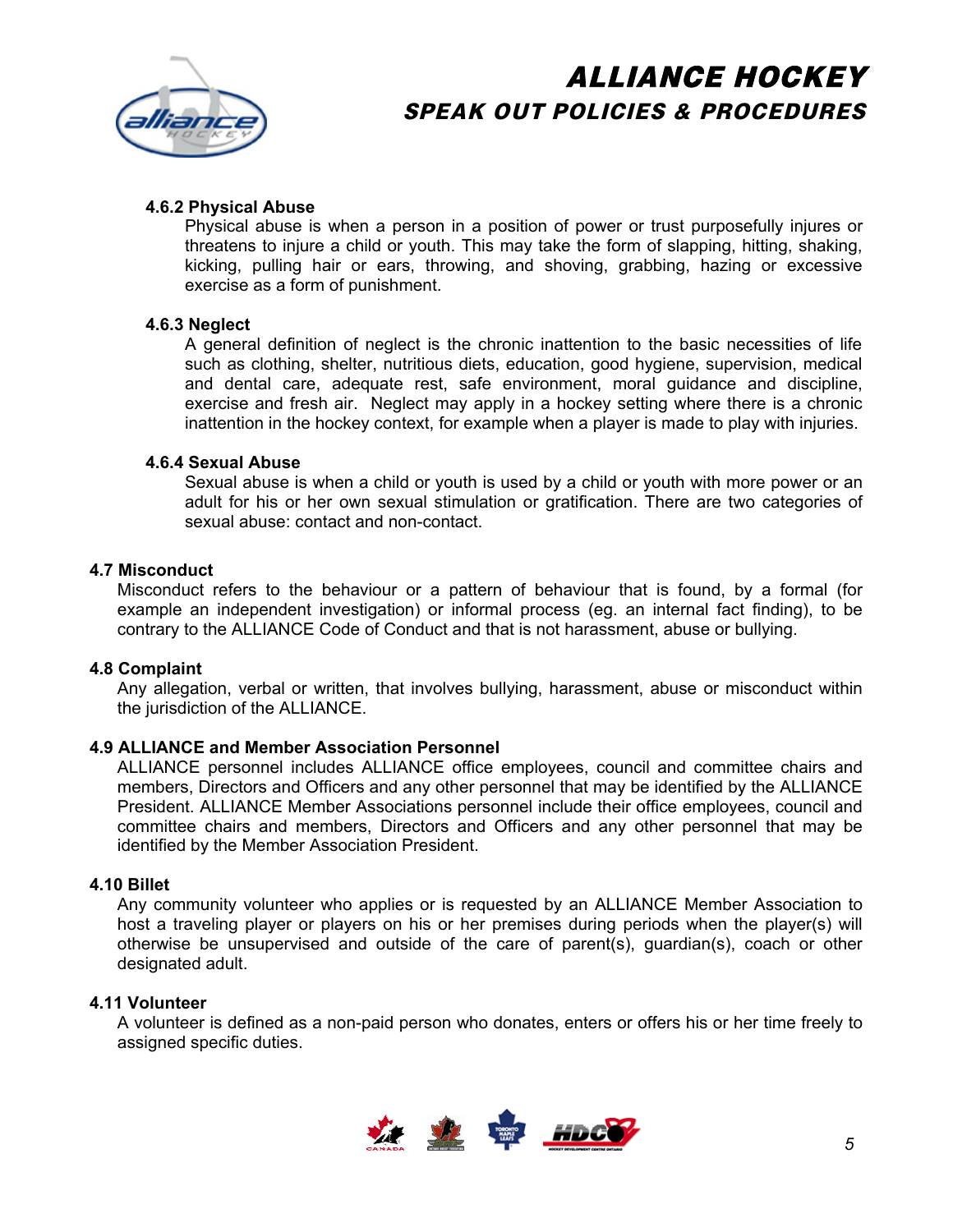

### **5. SCREENING PROCESS**

The ALLIANCE will conduct the following 12-step screening process for ALLIANCE Personnel and that each Member Association and their members follow the same 12-step screening process within their respective jurisdiction.

Volunteers and staff who do not meet the requirements or abide by the requirements of the screening process may not be accepted, may be disciplined or may be dismissed.

#### **5.1 Position Design**

Clearly identify, define and control the design of positions. Each position has a set of conditions and level of risk. Determine screening standards based on position design. (see Appendix B)

#### **5.2 Position Description**

Develop and maintain descriptions that define responsibilities, expectations and levels of supervision for each staff and volunteer position (see Appendix B).

#### **5.3 Application Form**

Prepare and make available appropriate forms for staff and volunteers and if the position requires other screening measures (medical exam, driver's record, police record check) the application form will so indicate (see Appendix C).

#### **5.4 Formal Recruitment Process**

Post all staff and volunteer positions and indicate that screening is a part of the application process.

#### **5.5 Conduct Interviews**

Conduct interviews for staff/volunteers to ensure candidates meet the position requirements and fit in with the Association.

#### **5.6 Reference Check**

Implement a standard reference check questionnaire and follow through with candidate's list of references.

#### **5.7 Criminal Record Check**

All coaches, assistant coaches, trainers, managers and anyone else determined by the Risk Assessment Tool (Appendix A) will be subject to Criminal Record Checks:

**5.7.1** No check submitted may be older than four (4) months.

**5.7.2** Checks of a person's service are required for the first year in a position that mandates one and every four years thereafter.

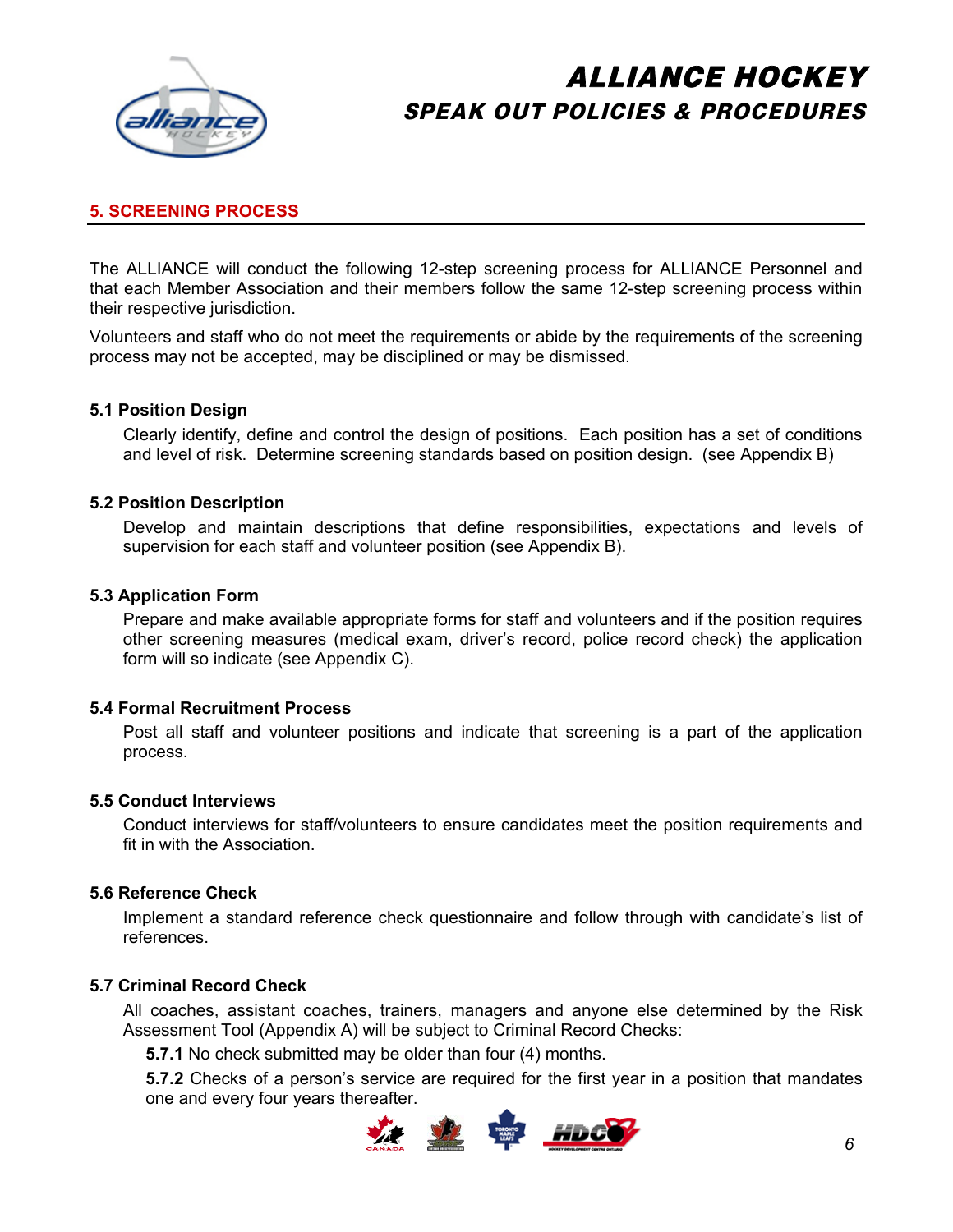

**5.7.3** Previous offences that may exclude a person's application for a position within the ALLIANCE and its Member Associations include, but are not limited to, offences against persons, offences involving property or offences related to substance abuse.

#### **5.8 Billets**

It is recommended that if Billets are used they be properly screened by the ALLIANCE Member Association and complete a Criminal Records Check.

#### **5.9 Orientation**

The level of risk associated with a position (as indicated in the position description) will determine when an organization should conduct an orientation session with new staff and volunteers to help familiarize them with the organization's goals, objectives, policies and processes.

#### **5.10 Speak Out Certification**

All Coaches, Assistant Coaches, Trainers and Managers within the jurisdiction of the ALLIANCE are required to be certified in the Speak Out Program.

### **5.11 Officials**

All adult on-ice officials are to provide Criminal Record checks.

All officials, supervisors, and instructors who are 18 years of age or older will require a police record check in order to officiate, supervise or instruct. Once the individual has been cleared, a police record check will be required every 4 years. These Criminal Record Checks should not be more than 4 months old when submitted.

#### **5.12 Supervise and Evaluate**

The risk assessment of each position (as indicated in the position description) will determine the necessary level of supervision and evaluation in respect of a person's performance in his or her position. An example of supervision may include an unscheduled observation of a practice or game. An example of evaluation may include an end of season interview with a Coach or Team Staff member.

#### **6. SCREENING ADMINISTRATION**

#### **ALLIANCE Responsibility**

- **6.1** The ALLIANCE Executive Director (or designate) will maintain records of all ALLIANCE Personnel required to be certified in Speak Out. The Criminal Record Checks, of staff and volunteers of the ALLIANCE who are required to submit such information, will be directed to and maintained by the ALLIANCE Legal Counsel.
- **6.2** All personal records maintained by the ALLIANCE and ALLIANCE Legal Counsel will be obtained and secured in compliance with the ALLIANCE Privacy Policy.

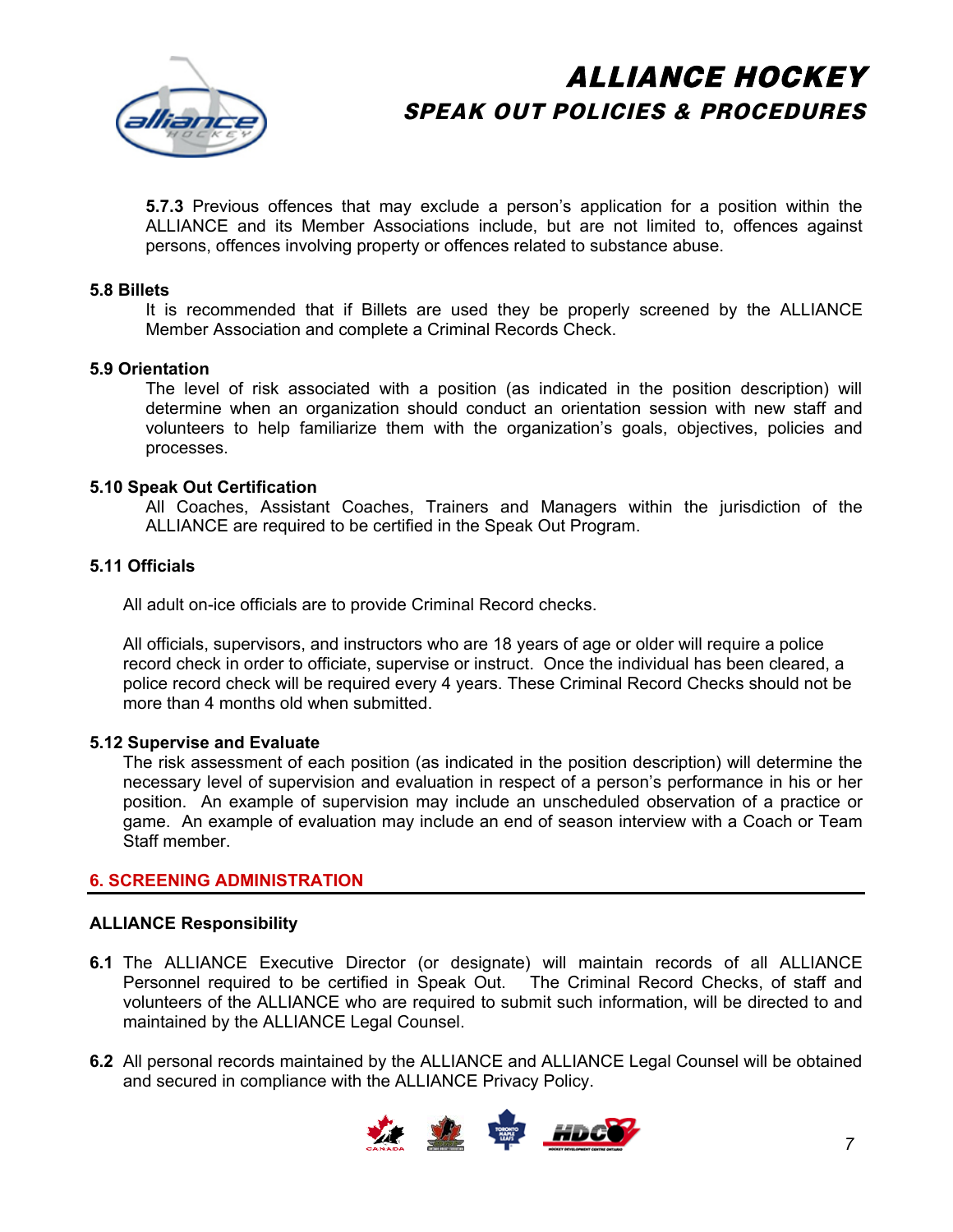

**6.3** ALLIANCE Staff and ALLIANCE Executive will be required to provide a Criminal Record Check upon assuming their role or, at the request of the ALLIANCE President, and every four years thereafter. The cost of providing a Criminal Record Check will be assumed by the ALLIANCE.

### **Member Association Responsibility**

- **6.4** The Member Association President (or designate) will maintain records of all Member Association Personnel required to be certified in Speak Out. The Criminal Record Checks, of staff and volunteers of the Member Association who are required to submit such information, will be directed to and maintained by the Member Association Legal Counsel or Professional Designate.
- **6.5** All personal records maintained by the Member Association and Member Association Legal Counsel will be obtained and secured in compliance with the Member Association Privacy Policy.
- **6.6** Member Association Staff and Member Association Board of Directors will be required to provide a Criminal Record Check upon assuming their role or, at the request of the Member Association President, and every four years thereafter. The cost of providing a Criminal Record Check will be assumed by the individual or association depending upon association policy.
- **6.7** It shall be the policy of the ALLIANCE that all Member Associations must provide documentation of their Harassment / Abuse implementation efforts to the ALLIANCE on an annual basis by May 1st. This documentation will be provided on a check off form and signed by the Member Association President. Copies of these reports will be forwarded to the OHF at the conclusion of each season. (Appendix D)

### **Supporting Documentation**

An applicant will be required to fill out the Member Association Approved Consent for Criminal Record Search Form and pay the fee. It would be the responsibility of the Member Association to determine any reimbursements to the individual and to coordinate the fee charged by the police agency. Member Association should have the applicant return the form to the independent designated person within the Member Association. The independent designated person should have a "Professional Designation" such as: Police, Chiropractors, Notary Publics, Engineers, Banker, Clergy, Doctor, Lawyer, Judge, Principal, Dentist or Professional Accountant. Member Association would establish a Review Committee made up of the list of individuals that have a "Professional Designation" to review the Criminal Records Checks when the police have identified a criminal conviction. Their duties would include comparing the offence to the specific job description and reference checks of that individual and determining the risk involved. If an individual transfers to another Member Association they would be required to provide a new Criminal Record Check and provide any previous Criminal Record Checks that they may have access to. It is the intent that volunteers of the Member Association not have access to other volunteers Criminal Record Checks. By using independent people with Professional Designations this risk is minimized.

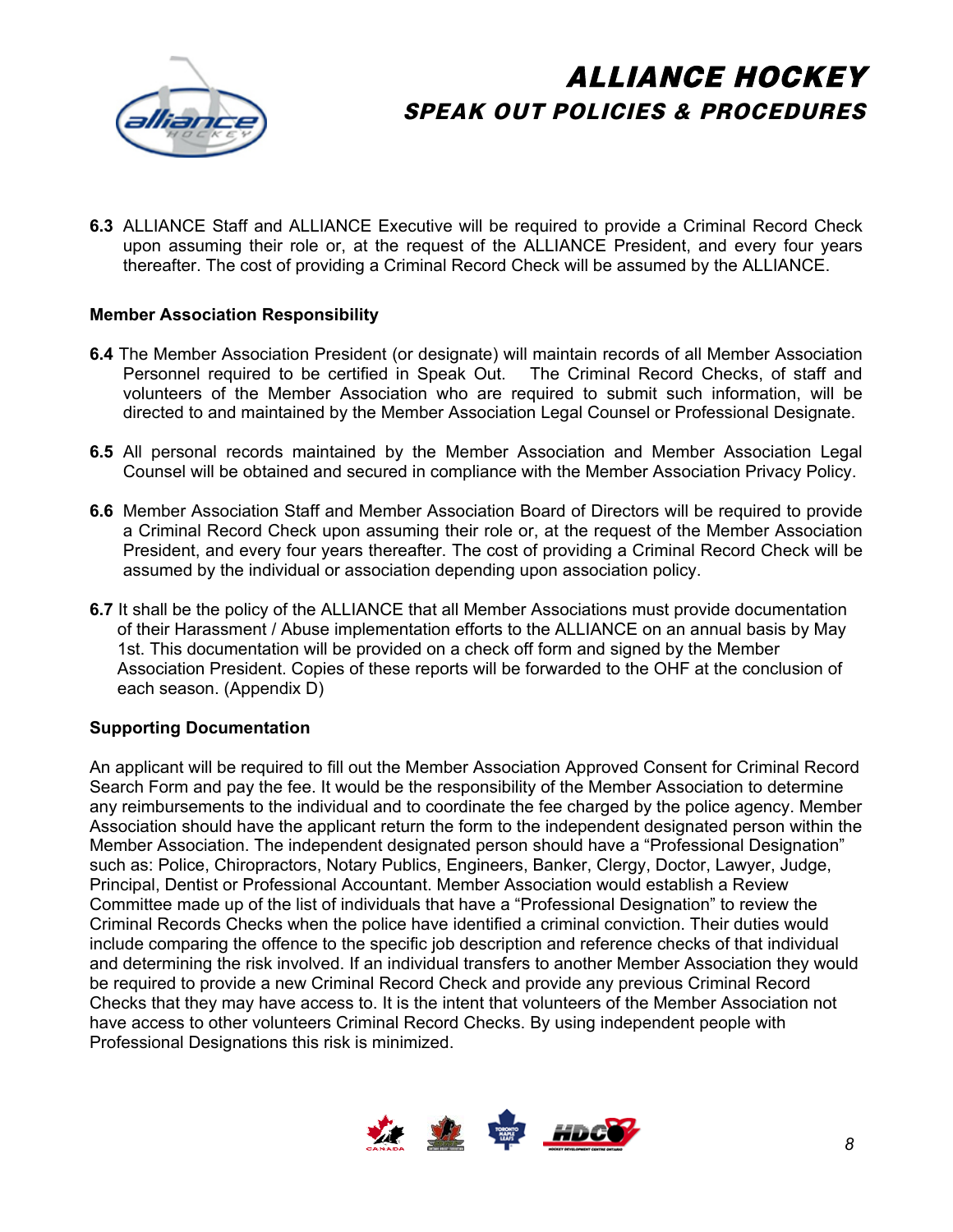

### **7. RECEIVING A COMPLAINT**

- **7.1** When there is a complaint of abuse of a child participant there will be no investigation by the ALLIANCE, Member Association, or any member thereof. Any investigation will be left to the police or appropriate child protective agency.
	- **7.1.1** If a complaint of abuse of a child participant results in a conviction, the ALLIANCE, Member Association will exclude the individual convicted.
	- **7.1.2** If a complaint of abuse of a child participant does not result in a conviction, the ALLIANCE, Member Association or member thereof may nevertheless discipline the individual subject to the complaint.
- **7.2** Complaints of harassment, bullying or misconduct may be handled informally where possible or formally, but within a reasonable timeframe.
- **7.3** The ALLIANCE, Member Association and any members thereof are not required to deal with all complaints. The ALLIANCE, Member Association or member thereof may decide not to deal with the complaint if it is of the opinion that it:
	- **7.3.1** could be more appropriately dealt with under another policy, rule or Regulation;
	- **7.3.2** is frivolous, vexatious or made in bad faith;
	- **7.3.3** is not within the governing body's jurisdiction; or,
	- **7.3.4** is based on occurrences that are more than six months old.
- **7.4** Complaints of harassment, abuse or bullying will not qualify a player for an automatic release. This is to ensure the safety of all players on the team, not just the one initiating the complaint. If a complaint is substantiated, the primary option is to address the behaviour of the offending party which may include disciplinary action up to and including suspension or removal.

### **8. COMPLAINT ADMINISTRATION**

#### **8.1 ALLIANCE Responsibility:**

**8.1.1.** If a Complaint is directed to the attention of the ALLIANCE, all relevant information will be forwarded to the associated Member Association for follow up and/or investigation.

**8.1.2.** Upon notification of a Complaint, the ALLIANCE will report the situation and all relevant information to the Ontario Hockey Federation who will notify the Hockey Canada Insurance Department in accordance with Hockey Canada guidelines.

**8.1.3.** If a Complaint is addressed to the ALLIANCE but relates to an action within a Member Association, the ALLIANCE President will request the relevant Member Association to conduct an investigation within an agreed time frame. The Complaint will be referred to that Member Association to be dealt with in accordance with this policy and the Member Association policies.

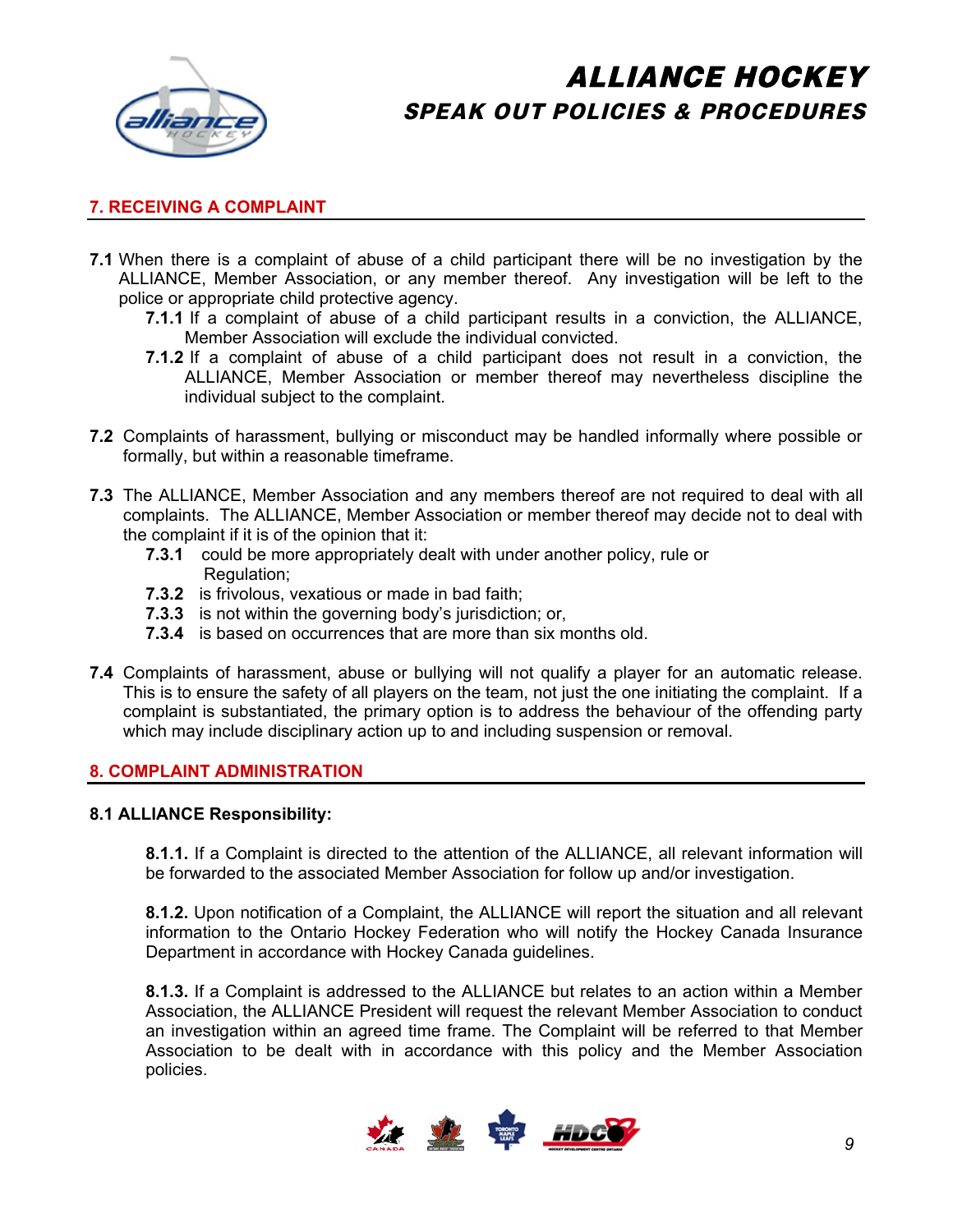

**8.1.4.** All complaints must be filed on the ALLIANCE Complaint intake form (see Appendix F)

**8.1.5** The ALLIANCE will provide an annual report to the OHF on or before June 1 each year that will include: (a) The number of complaints of harassment, abuse, bullying and misconduct received, (b) the number of complaints of harassment, abuse, bullying and misconduct found to be with merit and those without merit, and (c) the number of Speak Out training sessions held and number of certified participants.

### **8.2 ALLIANCE Member Association Responsibility:**

**8.2.1** Member Associations shall designate one person or committee to accept complaints originating from within their organization. This person or committee will be identified to the Member Association Risk Management Committee at the beginning of each season.

**8.2.2** All complaints must be filed on the ALLIANCE Complaint intake form (see Appendix F)

**8.2.3** Upon receipt of a Complaint submitted to the Member Associations' designated person, the designated person shall forward a copy immediately to the ALLIANCE Executive Director (or designate)

**8.2.4.** It is the policy of the ALLIANCE that any and all situations involving Harassment and Abuse must be reported to the ALLIANCE and subsequently to the OHF.

### **9. INVESTIGATION**

- **9.1** In order to remain impartial for the purpose of hearing appeals, the ALLIANCE will not engage in investigations except: (a) where it is inappropriate for the Member Association to do so, or (b) if the initial investigation was conducted incorrectly as determined by the ALLIANCE, or (c) if the complaint is of one Member Association from another Member Association.
- **9.2** All investigations of harassment, bullying or misconduct will be conducted in accordance with the ALLIANCE Privacy Policy. Disclosure of any part of the final report will be provided at the discretion of the ALLIANCE President and where third party confidentiality is required the report may not be provided. Upon the final determination, a summary report may be available to the relevant parties who may include, but are not limited to, the person(s) who initiated the complaint, the person(s) against whom the complaint was made, any person(s) against whom any adverse finding is made.
- **9.3** When the ALLIANCE is conducting an investigation, the report resulting from there will be received by the ALLIANCE Executive for review and determination.
- **9.4** The ALLIANCE will use an Independent Fact Finder to conduct an ALLIANCE initiated investigation.

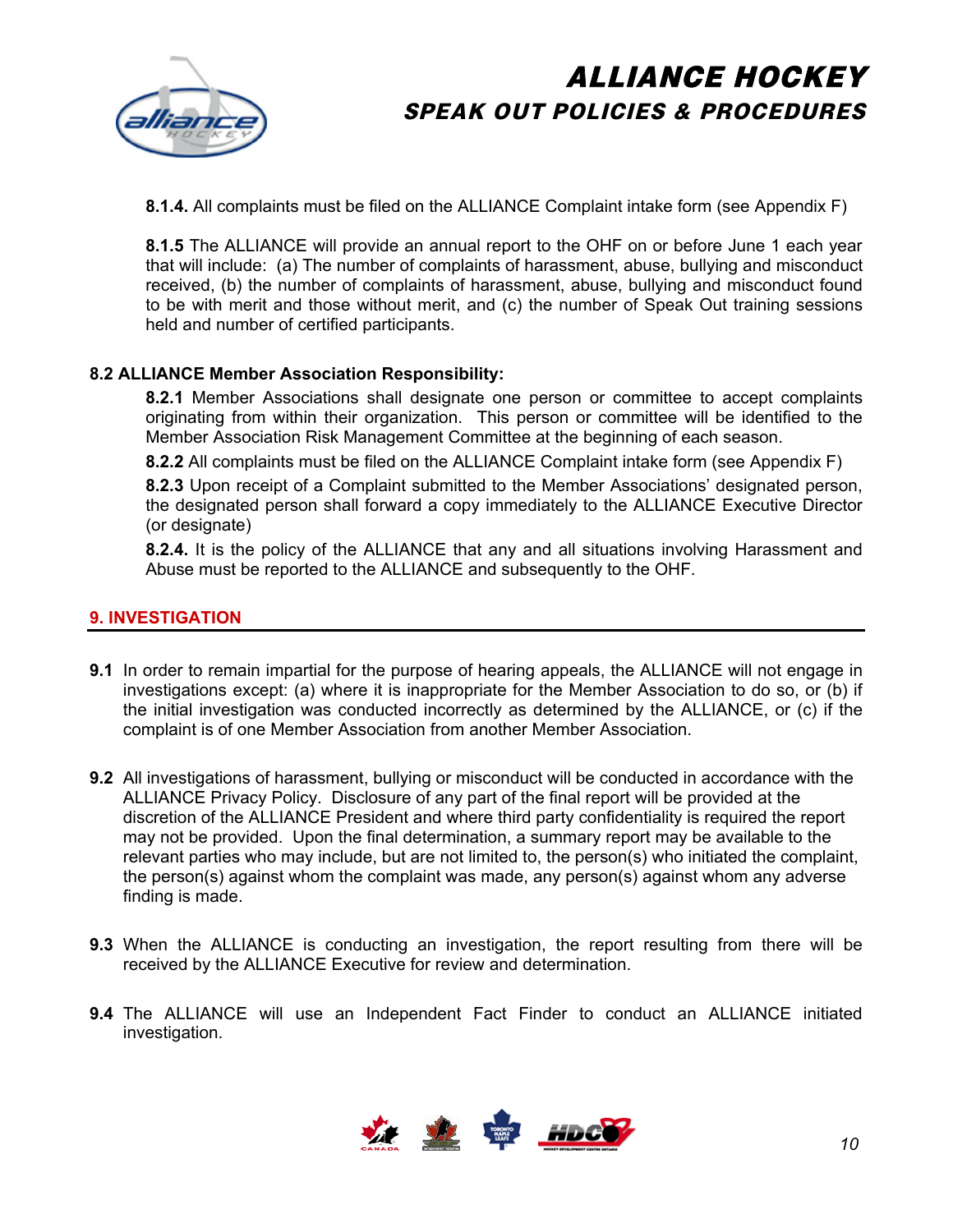

**9.5** Any decision for the ALLIANCE to contact the police on the basis of the Investigation Report will be made by the ALLIANCE President.

### **9.6 ALLIANCE Member Association Responsibility:**

**9.6.1** ALLIANCE Member Associations are required to oversee all investigations within their jurisdiction.

**9.6.2** Once directed to do so, an ALLIANCE Member Association may not cede its responsibility to:

**9.6.2.1** complete the investigation and;

**9.6.2.2** render a decision within the specified timeframe.

- **9.6.3** The failure of an ALLIANCE Member Association to complete an appropriate fact finding investigation and render a decision, once directed, may result in disciplinary action at the discretion of the ALLIANCE President or ALLIANCE Executive Committee.
- **9.6.4** ALLIANCE Member Associations are encouraged to employ the services of a professional investigation firm or individual, be it that of the ALLIANCE or another approved firm or individual.
- **9.6.5** ALLIANCE Member Associations must file a copy of the investigation report with the ALLIANCE Executive Director.

### **10. INVESTIGATION DECISIONS**

- **10.1** The following decisions resulting from any investigation may be made:
	- **10.1.1** the complaint is with merit;
	- **10.1.2** the complaint is without merit;
	- **10.1.3** there is insufficient information to enable a conclusive decision to be made;

**or**

**10.1.4** the complaint is outside of the jurisdiction of the investigating body.

### **11. DISCIPLINE**

**11.1** Any athlete, coach, assistant coach, trainer, manager, official, parent, director, officer, volunteer, employee or chaperone within the ALLIANCE and/or within any of the ALLIANCE Member Association or member thereof found in violation of the Hockey Canada Policy on Harassment, Abuse and Bullying or the OHF Speak Out Policy or the OHF Code of Conduct or the ALLIANCE Code of Conduct or the ALLIANCE Speak Out Policies and procedures may be disciplined up to and including dismissal and/or revocation of membership in accordance with the ALLIANCE Constitution, By-Laws and Regulations.

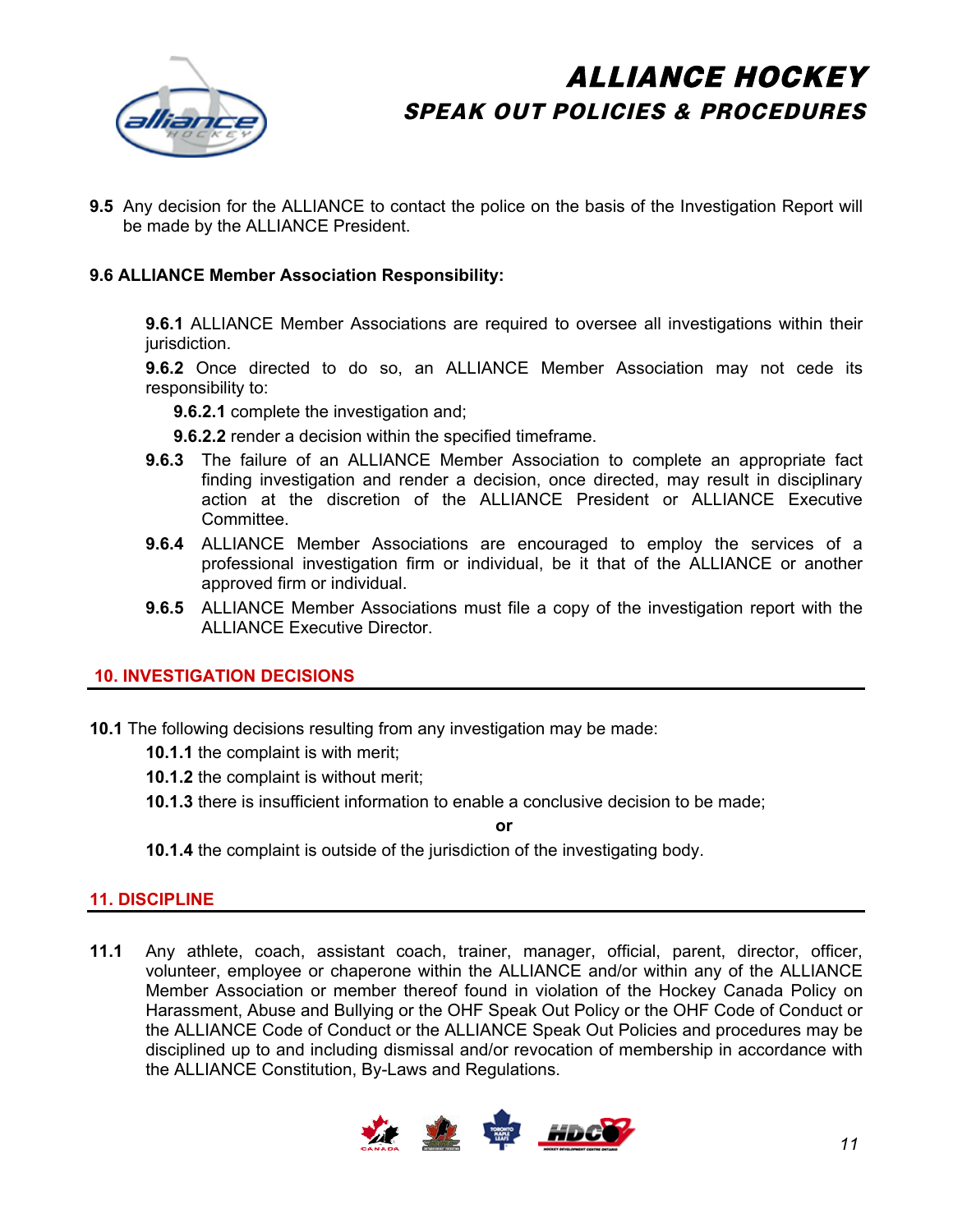

- **11.2** Any athlete, coach, assistant coach, trainer, manager, official, parent, director, officer, volunteer, employee or chaperone within the ALLIANCE and/or any of the ALLIANCE Member Associations who knowingly brings a false complaint against an ALLIANCE participant may be disciplined up to and including dismissal and/or revocation of membership in accordance with the ALLIANCE Constitution, By-laws and Regulations.
- **11.3** Any athlete, coach, assistant coach, trainer, manager, official, director, officer, volunteer or employee or chaperone who is the subject of a complaint of harassment, abuse or bullying may be suspended from his or her position, or made subject to other precautions taken for the duration of an investigation. This action will be reviewed by the ALLIANCE President or other designate on a case by case basis in accordance with the ALLIANCE Constitution, By-laws and Regulations.
- **11.4** Any coach, assistant coach, trainer, manager, official, director, officer, volunteer, employee or chaperone who is discovered by means other than a criminal record check to have a conviction that may impact upon their position, may be disciplined up to and including dismissal and/or revocation of membership in accordance with the ALLIANCE Constitution, By-Laws and Regulations.

### **12. SANCTIONS**

a) When directing appropriate disciplinary sanctions, the ALLIANCE and or its Member Associations shall consider factors such as:

- 1 The nature and security of the harassment and bullying information
- 2 Whether the harassment and bullying involved any physical contact
- 3 Whether the harassment and bullying was an isolated incident or part of an ongoing pattern.
- 4 The nature of the relationship between the complainant and the respondent.
- 5 The age of the Complainant
- 6 Whether the respondent has been involved in any previous harassment and bullying incidents.
- 7 Whether the respondent admitted responsibility and expressed a willingness to change.
- 8 Whether the respondent retaliated against the complainant

b) In directing disciplinary sanctions, the ALLIANCE and or its Member Associations may consider the following options, singly or in combination, depending on the nature and severity of the harassment and bullying:

- 1 Verbal apology
- 2 Written apology
- 3 Letter of reprimand from the ALLIANCE
- 4 A fine or Levy
- 5 Referral to counseling
- 6 Removal of certain privileges of membership or employment
- 7 Temporary suspension with or without pay

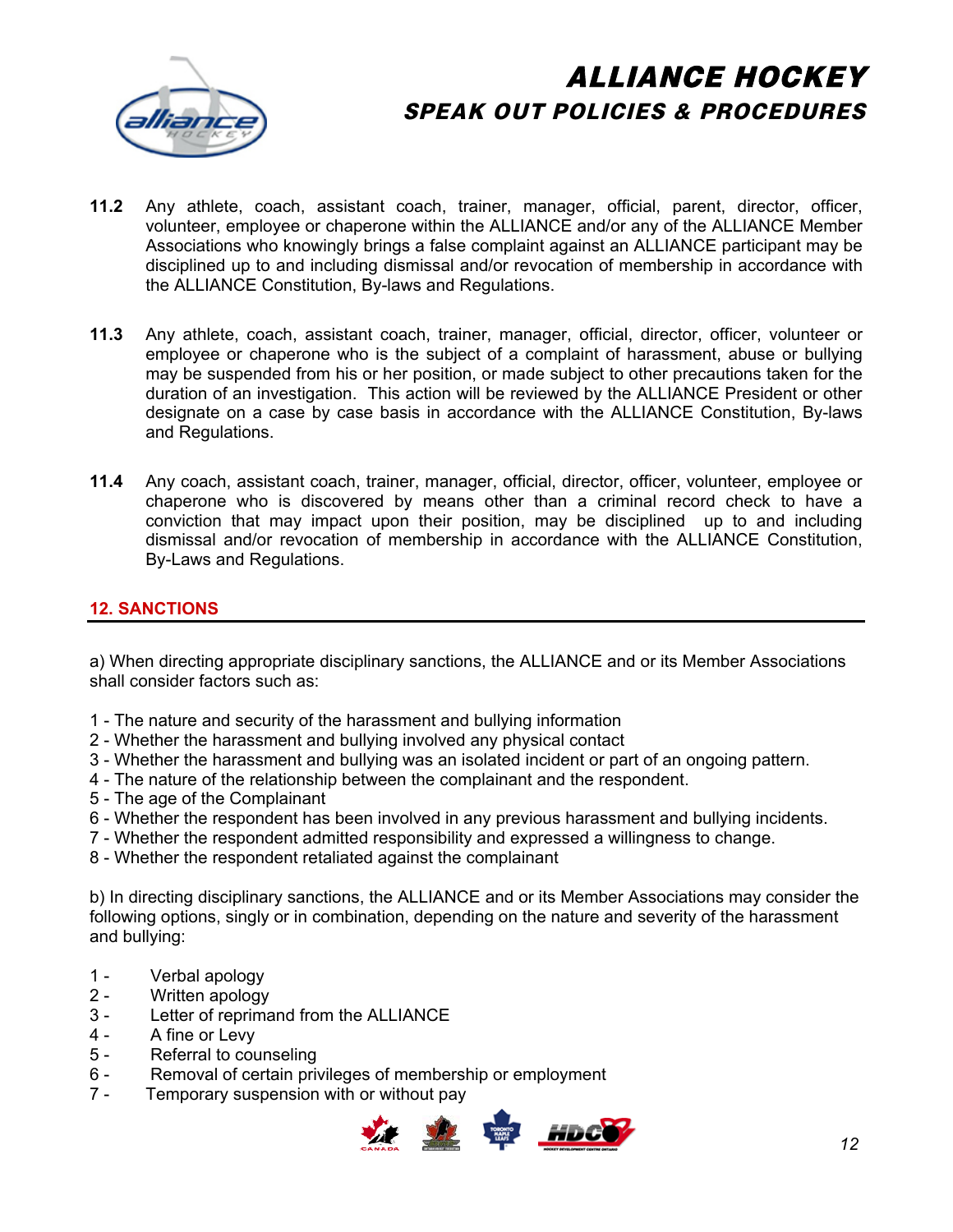

- 8 Termination of employment or contract
- 9 Suspension of membership
- 10 Expulsion from membership
- 11- Publication of the details of the sanction
- 12 Any other sanction which the ALLIANCE and or its Member Associations may deem appropriate

c) Failure to comply with a sanction as determined by the ALLIANCE and or its Member Associations shall result in automatic suspension of membership in the ALLIANCE and or its Member Associations affiliated with the ALLIANCE, until such time as the sanction is fulfilled.

d) Notwithstanding the procedures set out in this policy, any individual participating in ALLIANCE business, activities or events who is convicted of a criminal offense involving sexual exploitation, invitation to sexual touching, sexual interference, sexual assault, shall face automatic suspension from participating in any activities of the ALLIANCE for a period of time corresponding to the length of the criminal sentence imposed by the Court, and may face further disciplinary action by the ALLIANCE in accordance with this policy.

### **13. APPEALS**

- **13.1** Except where otherwise provided, an appeal of any disciplinary matter will be regulated and heard in accordance with ALLIANCE Constitution; Article 19.
- **13.2** It is the policy of the ALLIANCE that the qualifications of the ALLIANCE Harassment and Abuse Appeal Members may include, but is not restricted to: Child Psychology, Mediation, Education, Law, Medicine, Hockey and who has attended a Hockey Canada Speak Out clinic.

### **14. AMENDMENTS**

- **14.1** Any amendments or changes in the Constitution, By-Laws, Regulations or Speak Out Policies and Procedures of Hockey Canada and or the Ontario Hockey Federation shall automatically amend or change the Constitution, By-Laws, Regulations or Speak Out Policies and Procedures of the ALLIANCE in accordance therewith.
- **14.2** ALLIANCE Member Associations have the ability to enhance the ALLIANCE Speak Out Polices and Procedures. A copy of the ALLIANCE Member Associations Speak Out Policies and Procedures must be filed with the ALLIANCE Executive Director.

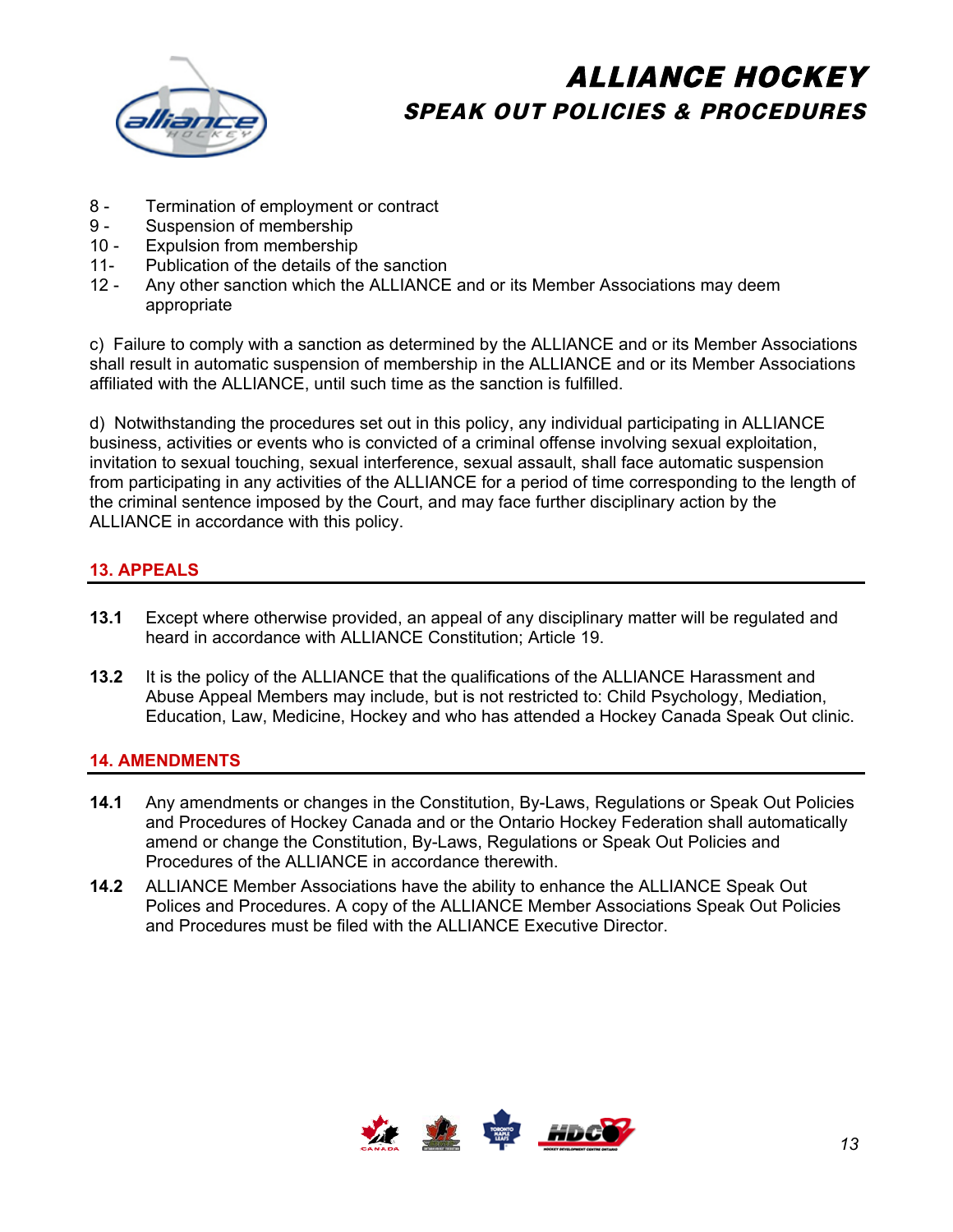

### **APPENDIX A – Risk Assessment Tool & Rating**

The Risk Assessment Tool is not a scientific assessment, but is designed to help alert you to potential factors in a volunteer or staff position. No single check-list fits all situations so organizations are encouraged to adapt this tool to meet their specific needs and any local legal obligations.

### **8 Questions to consider when assessing the risk level associated with each position.**

- 1) Does the person in this position serve people who may be vulnerable?
	- Children under the age of 18
	- Persons with communication or language boundaries
- 2) Does the person in this position have access to players?
	- Direct contact with players at the rink or away from the rink
	- Driving players in their vehicle within Hockey Canada's Speak Out parameters
- 3) Is the person in this position required to make physical contact with a player's body?
	- Demonstrating a skill
	- Touching the player
	- Contact with bodily fluids
- 4) Does the person in this position have access to property or equipment?
	- Personal equipment
	- Facility equipment
	- Organization equipment
- 5) Is the person in this position involved in making decisions about a player's future or movement within the system?
	- Perceived or actual position of authority
- 6) Does the person in this position have access to confidential information?
	- Personal documents or communications
- 7) Does the person in this position have access to money?
	- Personal funds
	- Organizational funds
- 8) Is the person in this position involved in making decisions on behalf of the organization?
	- Perceived or actual position of authority
	- . Enters into agreements on behalf of the organization

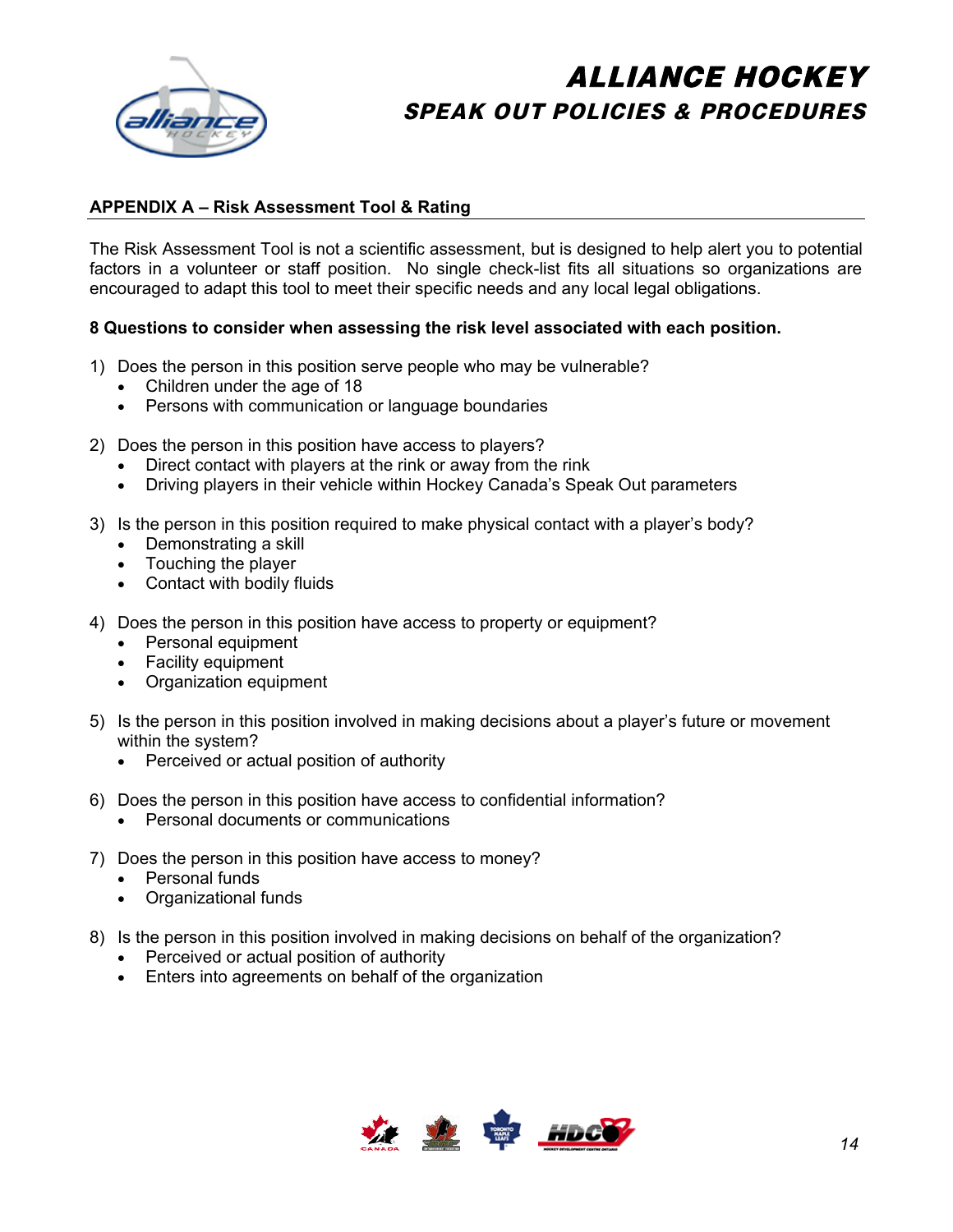

### **If you answered "Yes" to any question above here are some suggested steps:**

- **C** Reference Check
- **C** Police Record Check
- $\supset$  Regular supervision
- **C** Participant evaluation of position
- Specific behaviour code is provided

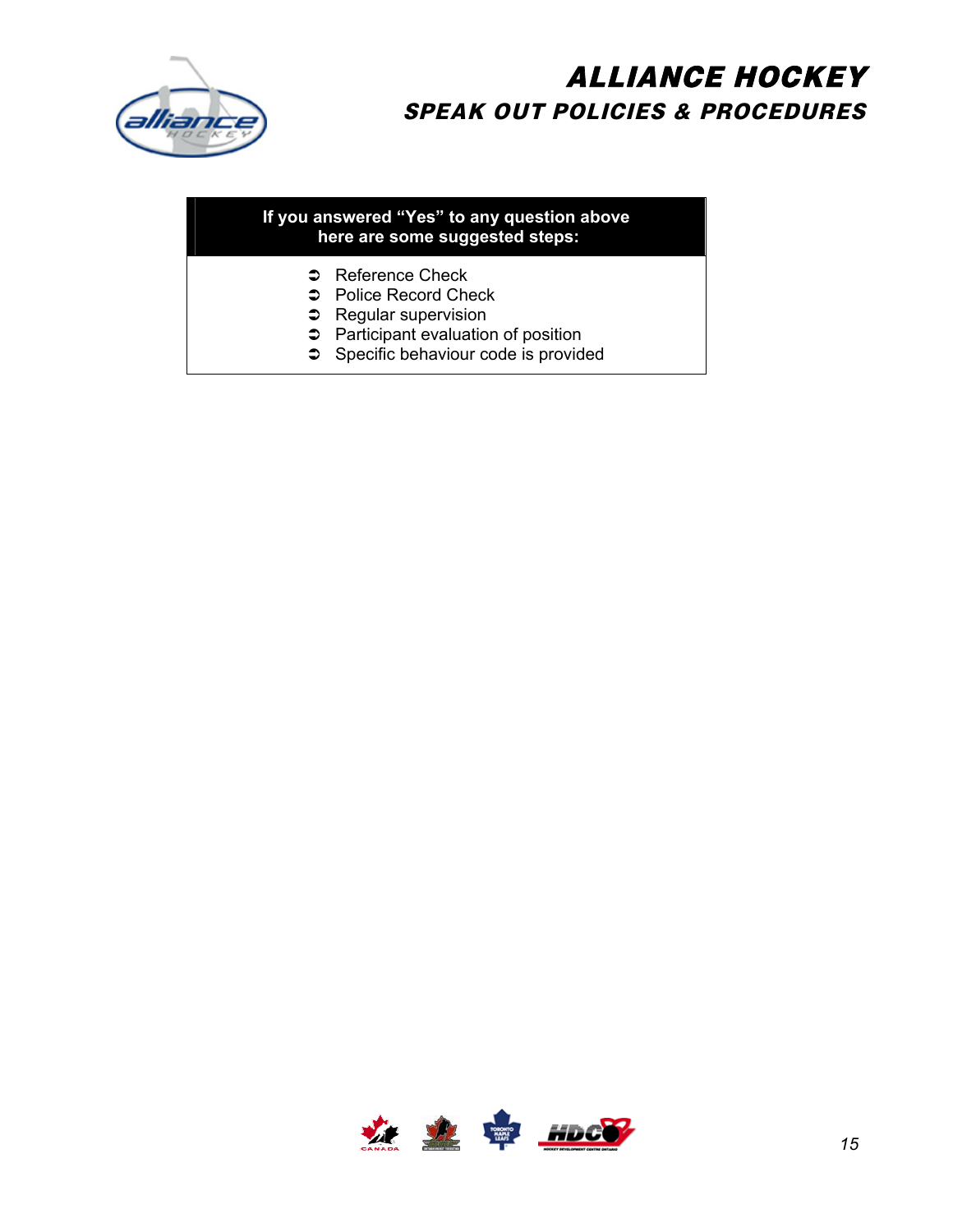

### **APPENDIX B - Position Design and Description – Revised June, 2007**

### **Position Design:**

Clearly identify, define and control the design of positions. Each position has a set of conditions and level of risk. Determine screening standards based on position design.

| <b>Position Title</b>                     | Be brief (2-3 words) but descriptive                                                                                                                                                                            |
|-------------------------------------------|-----------------------------------------------------------------------------------------------------------------------------------------------------------------------------------------------------------------|
| Purpose of Position                       | A short sentence or two identifying key reasons for<br>volunteer involvement, in relation to the organization's<br>mission or goals.                                                                            |
| <b>Risk Level</b>                         | Based on the Risk Assessment of the position, and used as<br>the basis for what screening mechanisms will be required<br>for this position.                                                                     |
| <b>Skills and Qualifications</b>          | Include the attitudes, knowledge, past experience,<br>background, education and personal traits that are directly<br>related to the ability of the applicant to meet the<br>duties/activities/responsibilities. |
| Boundaries and<br>Limitations             | What is the person in this position not allowed to do? What<br>is outside of the parameters of the position?                                                                                                    |
| <b>Vulnerability of Persons</b><br>Served | Are the persons served by this position vulnerable and if so<br>in what way?                                                                                                                                    |
| <b>Screening Requirements</b>             | List of applicable screening techniques for this position.                                                                                                                                                      |
| Supervision and Support                   | To whom is the person in this position directly responsible?<br>How is the position supervised? What are the reporting and<br>evaluation mechanisms?                                                            |

### **Position Description:**

Develop and maintain descriptions that define responsibilities, expectations and levels of supervision for each staff and volunteer position.

| Duties/Activities/<br><b>Responsibilities</b> | Be specific about regular duties to be performed, duties<br>performed on occasion, and any special equipment used.<br>Do not list every step of every activity; this can be<br>expanded on in the position training. |
|-----------------------------------------------|----------------------------------------------------------------------------------------------------------------------------------------------------------------------------------------------------------------------|
| <b>Time Commitment</b>                        | Minimum number of hours, frequency, days and times and<br>length of commitment.                                                                                                                                      |

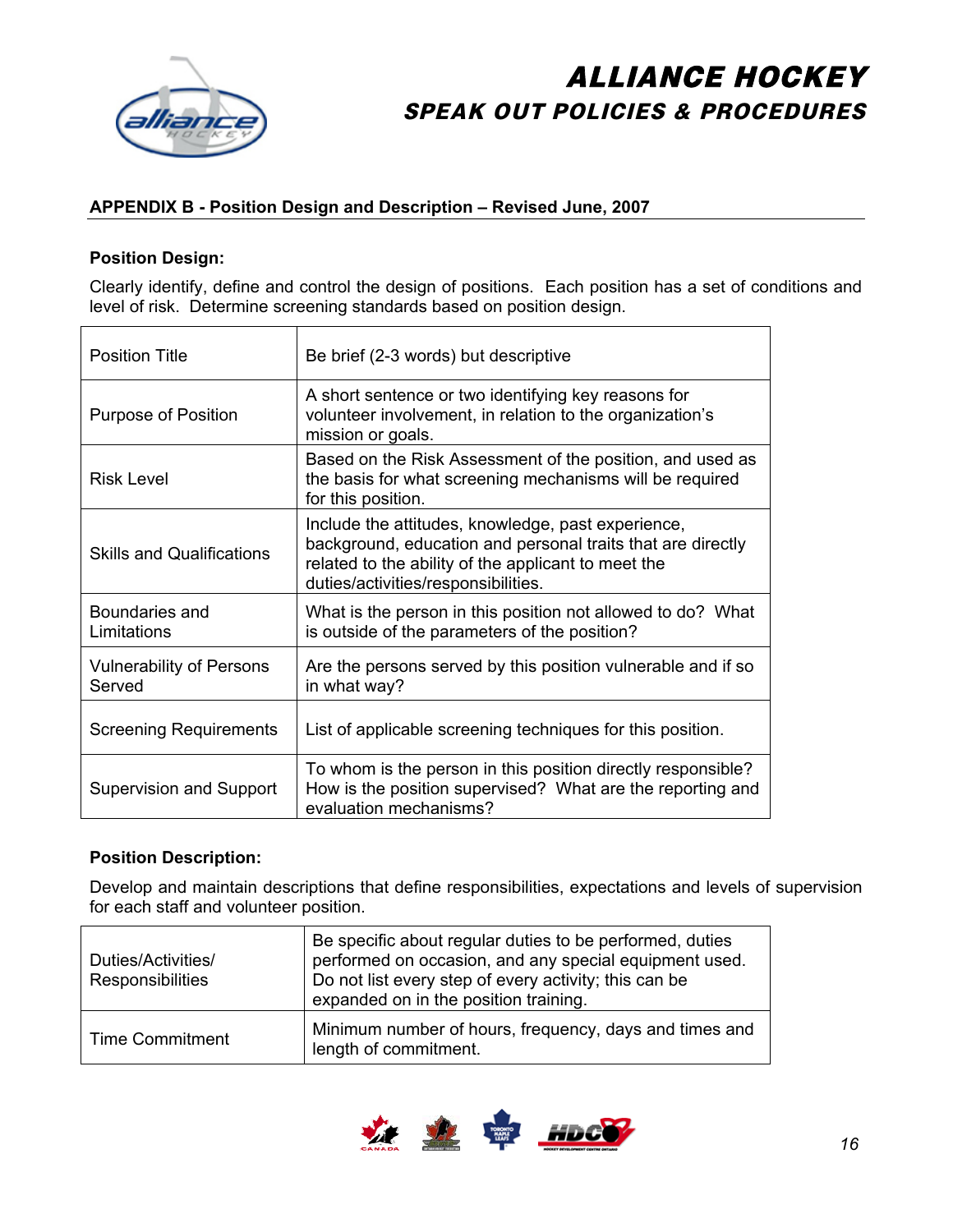

| Location                 | Where will the person in this position work? Is it off site,<br>isolated or unsupervised?                                                   |
|--------------------------|---------------------------------------------------------------------------------------------------------------------------------------------|
| Orientation and Training | Both initial and ongoing training, making clear what is<br>required and what is optional.                                                   |
| <b>Benefits</b>          | Include organization's commitment to the position,<br>personal benefits, whether out of pocket expenses are<br>covered by the organization. |

**Sample Design and Description:** House League Head Coach

The following is a sample Head Coach position design and description:

| <b>Position Title:</b>                              | House League Head Coach                                                                                                                                                                                                                                                       |  |  |
|-----------------------------------------------------|-------------------------------------------------------------------------------------------------------------------------------------------------------------------------------------------------------------------------------------------------------------------------------|--|--|
| <b>Vulnerability of Persons</b><br>Served:          | Work directly with young children between ages of 5 and 15                                                                                                                                                                                                                    |  |  |
| <b>Location:</b>                                    | Local Arena Facility, public setting                                                                                                                                                                                                                                          |  |  |
| <b>Purpose of Position:</b>                         | To teach skills, supervise children and create a safe, social and<br>welcoming environment for the players                                                                                                                                                                    |  |  |
| <b>Risk Level:</b>                                  | High, working in close proximity to children                                                                                                                                                                                                                                  |  |  |
| <b>Time Commitment:</b>                             | 1 weekend game and 1 week night practice, 2 tournaments per<br>season, year end banquet                                                                                                                                                                                       |  |  |
| <b>Activities &amp;</b><br><b>Responsibilities:</b> | oversee all team activities<br>manage the safety of the participants<br>$\bullet$<br>comply and ensure compliance of his or her team with the<br>rules, regulations, policies and processes of the team,<br>league, club, and association, ALLIANCE, OHF and Hockey<br>Canada |  |  |
| <b>Skills, Qualifications:</b>                      | Caring, friendly and patient attitude<br>٠<br>Ability to communicate with parents and children<br>Must be certified in Speak Out!<br>Must have Coach Level certification or Development 1<br>qualification.                                                                   |  |  |

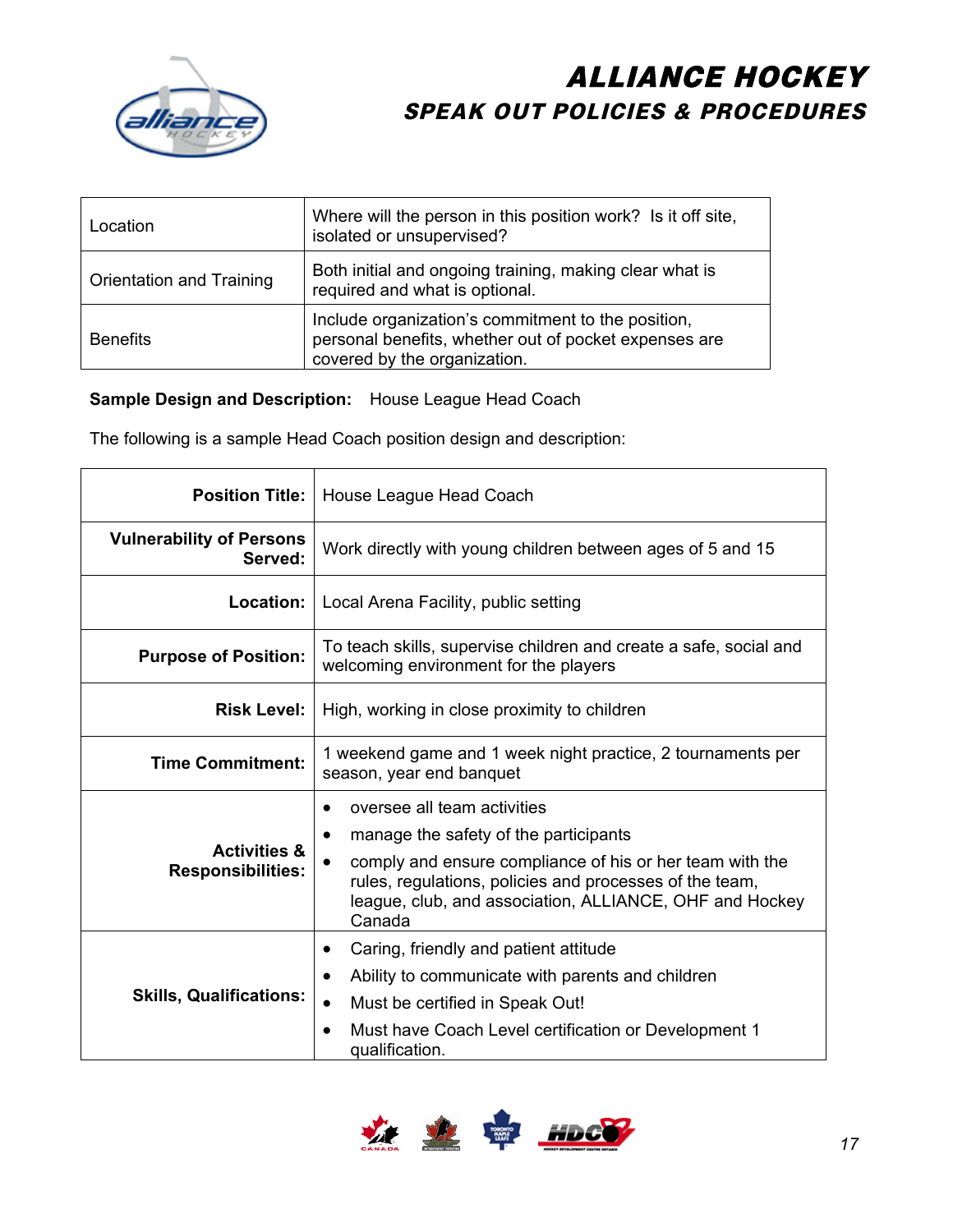

| <b>Boundaries &amp; Limitations:</b> | The Head Coach is bound by the ALLIANCE Code of Conduct<br>and all rules, regulations, by laws, articles and policies of the<br>ALLIANCE. |
|--------------------------------------|-------------------------------------------------------------------------------------------------------------------------------------------|
| <b>Orientation &amp; Training:</b>   | All new coaches will be provided with an orientation prior to the<br>start of the season.                                                 |
| <b>Supervision &amp; Support:</b>    | The Head Coach is responsible to the club, association, league<br>President and Board of Directors.                                       |
| <b>Benefits:</b>                     | All Head Coach positions are eligible for various volunteer<br>awards                                                                     |

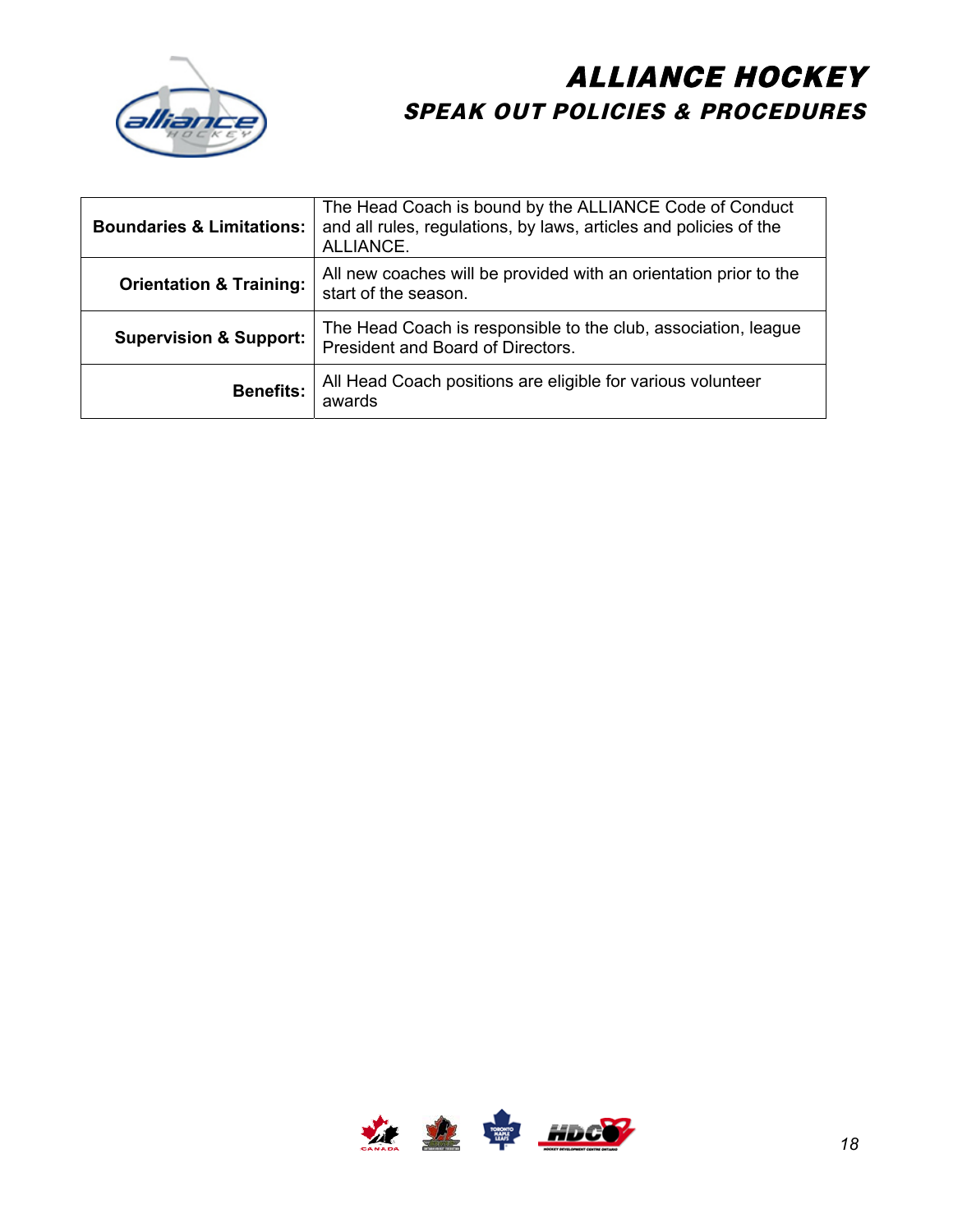

### **Appendix C – Revised June, 2007**

### **APPLICATION TO WORK WITH A MINOR HOCKEY TEAM:**

#### **Team applying to: First Choice**

| Division | Category |
|----------|----------|
|          |          |

### **Team applying to: Second Choice**

| $-$<br>Division | $\sim$ $\sim$ $\sim$<br>atedory<br>. . |
|-----------------|----------------------------------------|
|-----------------|----------------------------------------|

#### **Team Presently With (if applicable):**

| Team Name | –<br>Division | شcate cor∨ |
|-----------|---------------|------------|
|-----------|---------------|------------|

**A copy of a Criminal Record Check must accompany this application form for all persons listed below if one has not been previously submitted. A Criminal Record Check must be submitted every Four (4) years. Please place Criminal Records Check in an envelope with the persons name and "Criminal Records Check" shown on the envelope.** 

### **1. Position:**

| <b>First Name</b>                                  |                   | Last Name                                                      |                         |  |
|----------------------------------------------------|-------------------|----------------------------------------------------------------|-------------------------|--|
| Address                                            |                   |                                                                |                         |  |
| City/Town                                          | Postal Code       |                                                                | Telephone Number - Home |  |
| Telephone Number -<br><b>Business</b>              | <b>Fax Number</b> |                                                                | Email                   |  |
| Criminal Records - Date issued                     |                   | <b>Coach Certification</b><br>ALLIANCE $#$ –                   |                         |  |
| Initiation Program Certification<br>ALLIANCE #-    |                   |                                                                |                         |  |
| <b>Body Checking Certification</b><br>ALLIANCE # - |                   |                                                                |                         |  |
| HTCP (Trainer) Certification<br>ALLIANCE # -       |                   | <b>Speak Out Certification</b><br>ALLIANCE # (if applicable) - |                         |  |

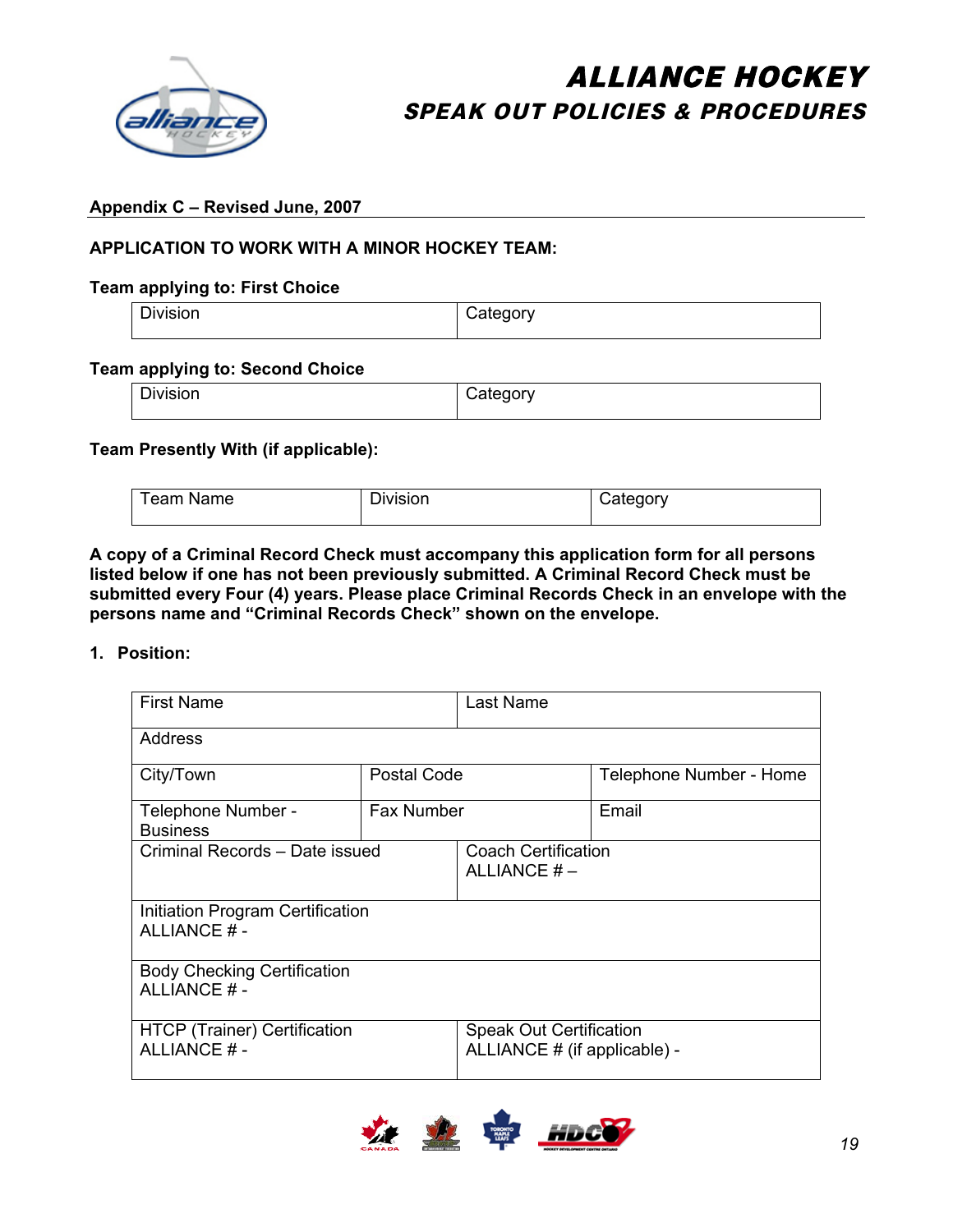

### **2. Experience:**

### **3. List all Coaching Staff suspensions your team has received this past season**

| <b>Name</b> | <b>Number of Games</b> | <b>Offence</b> |
|-------------|------------------------|----------------|
|             |                        |                |
|             |                        |                |
|             |                        |                |
|             |                        |                |

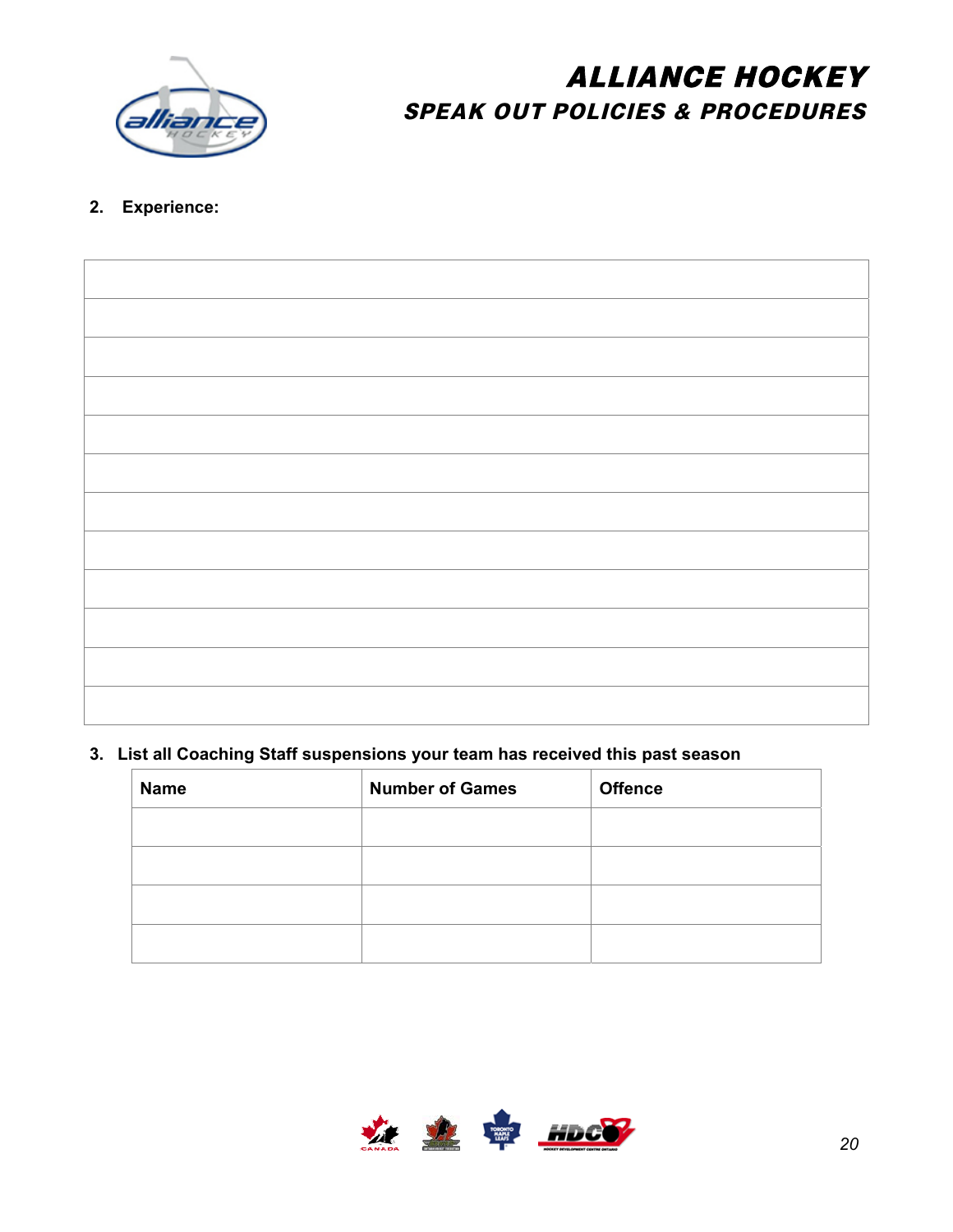

**Do you wish to disclose any previous record(s) of Offences?** 

| <b>Official Charge</b> | <b>Date of Conviction</b> |
|------------------------|---------------------------|
|                        |                           |
|                        |                           |
|                        |                           |
|                        |                           |

**An Interview may be required before Staff is selected.** 

**Please forward application to:** 

**Name: Address: City/Town: Postal Code: Email address:** 

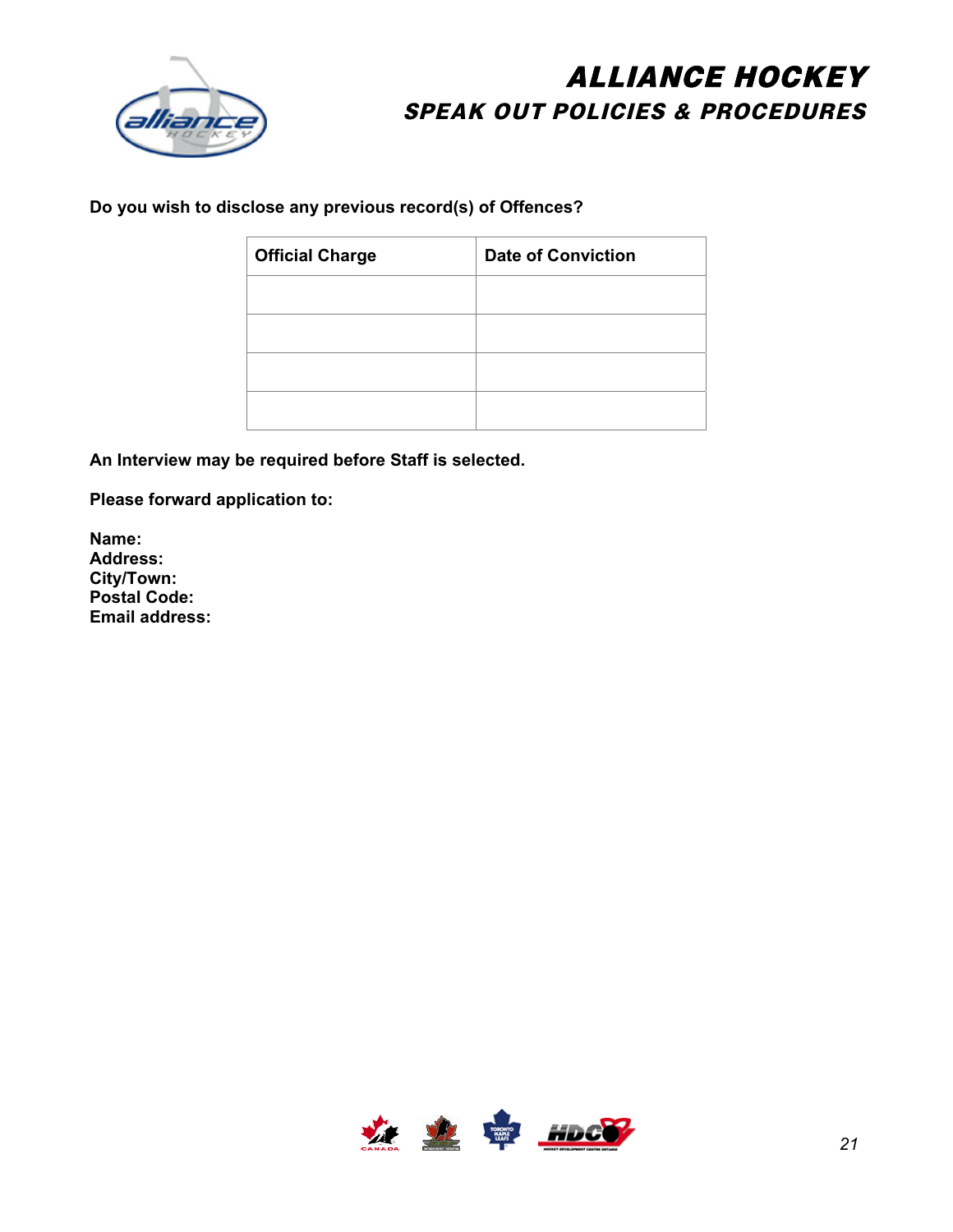

### **Appendix D – Revised June 2007**

### **Local Association Harassment / Abuse Monitoring Form**

ALLIANCE Policy: It shall be the policy of the ALLIANCE that all Member Associations must provide documentation of their Harassment / Abuse implementation efforts to the ALLIANCE on an annual basis. This documentation will be provided on a check off form and signed by the Member Association President. Copies of these reports will be forwarded to the OHF at the conclusion of each season.

Please indicate the status of each of the 10 Steps of Screening for the prevention of Harassment / Abuse in your Association.

|                                | Implemented                                                                                                                                                                                                                          | <b>Working Towards</b>                                                                                                                                                                                                               |
|--------------------------------|--------------------------------------------------------------------------------------------------------------------------------------------------------------------------------------------------------------------------------------|--------------------------------------------------------------------------------------------------------------------------------------------------------------------------------------------------------------------------------------|
| <b>Job Designs</b>             |                                                                                                                                                                                                                                      |                                                                                                                                                                                                                                      |
| <b>Job Applications</b>        |                                                                                                                                                                                                                                      |                                                                                                                                                                                                                                      |
| Application forms and Process  | <u> Albanya di Bandari Bandari Bandari Bandari Bandari Bandari Bandari Bandari Bandari Bandari Bandari Bandari Bandari Bandari Bandari Bandari Bandari Bandari Bandari Bandari Bandari Bandari Bandari Bandari Bandari Bandari B</u> | <u> 1989 - Johann Stein, mars an deus Fran</u>                                                                                                                                                                                       |
| Recruitment                    | <u> 1989 - Johann John Harrison, martin a</u>                                                                                                                                                                                        | the company of the company of the company of                                                                                                                                                                                         |
| Interviews                     | the control of the control of the                                                                                                                                                                                                    | and the company of the company of the                                                                                                                                                                                                |
| <b>Reference Checks</b>        | <u> 2002 - Johann Storm, francuski politik (</u>                                                                                                                                                                                     | <u> 1989 - Johann John Harry Harry Harry Harry Harry Harry Harry Harry Harry Harry Harry Harry Harry Harry Harry Harry Harry Harry Harry Harry Harry Harry Harry Harry Harry Harry Harry Harry Harry Harry Harry Harry Harry Har</u> |
| <b>Police Record Checks</b>    | $\mathcal{L} = \mathcal{L} \times \mathcal{L}$                                                                                                                                                                                       | the control of the control of the control of                                                                                                                                                                                         |
| Orientation and Training       |                                                                                                                                                                                                                                      | <u> 1989 - Johann Barbara, martin a</u>                                                                                                                                                                                              |
| Supervision / Evaluation       |                                                                                                                                                                                                                                      | <u> 1950 - Johann Barn, margaret eta industrial eta industrial eta industrial eta industrial eta industrial eta i</u>                                                                                                                |
| <b>Participant Follow Up</b>   | <u> 1989 - Johann Barn, mars and de Brasilia (b. 19</u>                                                                                                                                                                              | <u> 1980 - Johann John Stone, mars et al.</u>                                                                                                                                                                                        |
| Comments / Explanations: \[\]  |                                                                                                                                                                                                                                      |                                                                                                                                                                                                                                      |
|                                |                                                                                                                                                                                                                                      |                                                                                                                                                                                                                                      |
| <b>Local Association Name:</b> | <u> 1980 - Johann Barbara, martxa amerikan bashkar (</u>                                                                                                                                                                             |                                                                                                                                                                                                                                      |
|                                |                                                                                                                                                                                                                                      |                                                                                                                                                                                                                                      |
| Date:                          |                                                                                                                                                                                                                                      |                                                                                                                                                                                                                                      |

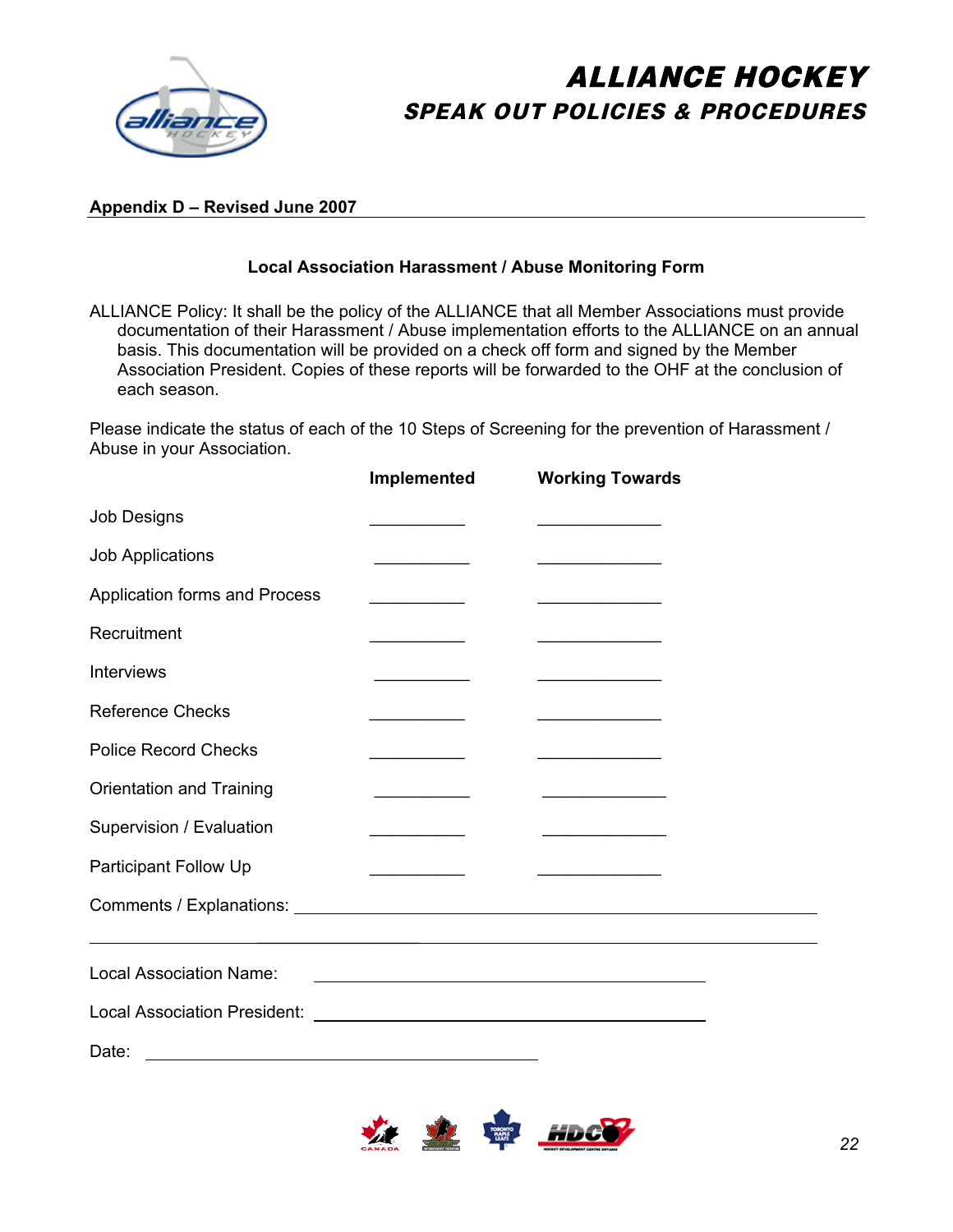

### **Appendix E – Revised June 2007**

### **SPEAK OUT POLICIES FOR ALLIANCE OFFICIALS**

#### **POLICIES AND DEFINITIONS**

This appendix sets out the principles and practices of the Minor Hockey Alliance of Ontario (ALLIANCE) for on-ice officials with regard to abusive behaviour towards participants. Each Official within the Minor Hockey Alliance of Ontario is to comply with these policies. For the complete policy, please visit the ALLIANCE website at [www.alliancehockey.com](http://www.alliancehockey.com/)

#### **OFFICIALS:**

One of the most prominent areas in hockey where abuse and harassment are evident is in the domain of officiating. For some reason, many people believe that the sport culture allows them to exhibit abusive or harassing behaviours towards officials. Where younger officials are involved, it is quickly learned that it is easier to try and ignore the maltreatment than to penalize it. To assign a penalty means further intimidation to the referee; to ignore the behaviour means the focus is on the game rather than on the official. The result is many young officials leave the officiating ranks. Carrying out their role becomes too painful!

When it comes to abuse and harassment during the competition, all officials need to make use of the playing rules and guidelines within hockey to deal with these occurrences. Support from Local Association administrators and supervisors will enhance this course of action. However abuse and harassment can occur in other relationships within the officiating community.

#### **SUPERVISORS**

Supervisors have a profound impact on young officials. Their role is to not only coach the official but to also provide constructive criticism and evaluation of the official's performance. They have significant authority over future assignments and advancements.

#### **Guidelines:**

- **Treat young officials with respect.**
- ! Give feedback in a constructive manner, rather than an intimidating manner.
- Support the learner and the learning process.
- All Supervisors must follow the ALLIANCE Supervisors manual

#### **ASSIGNORS**

Assignors are in the position of deciding which official will referee specific games. As a result, they have considerable power over young men and women who are wishing to work and gain experience.

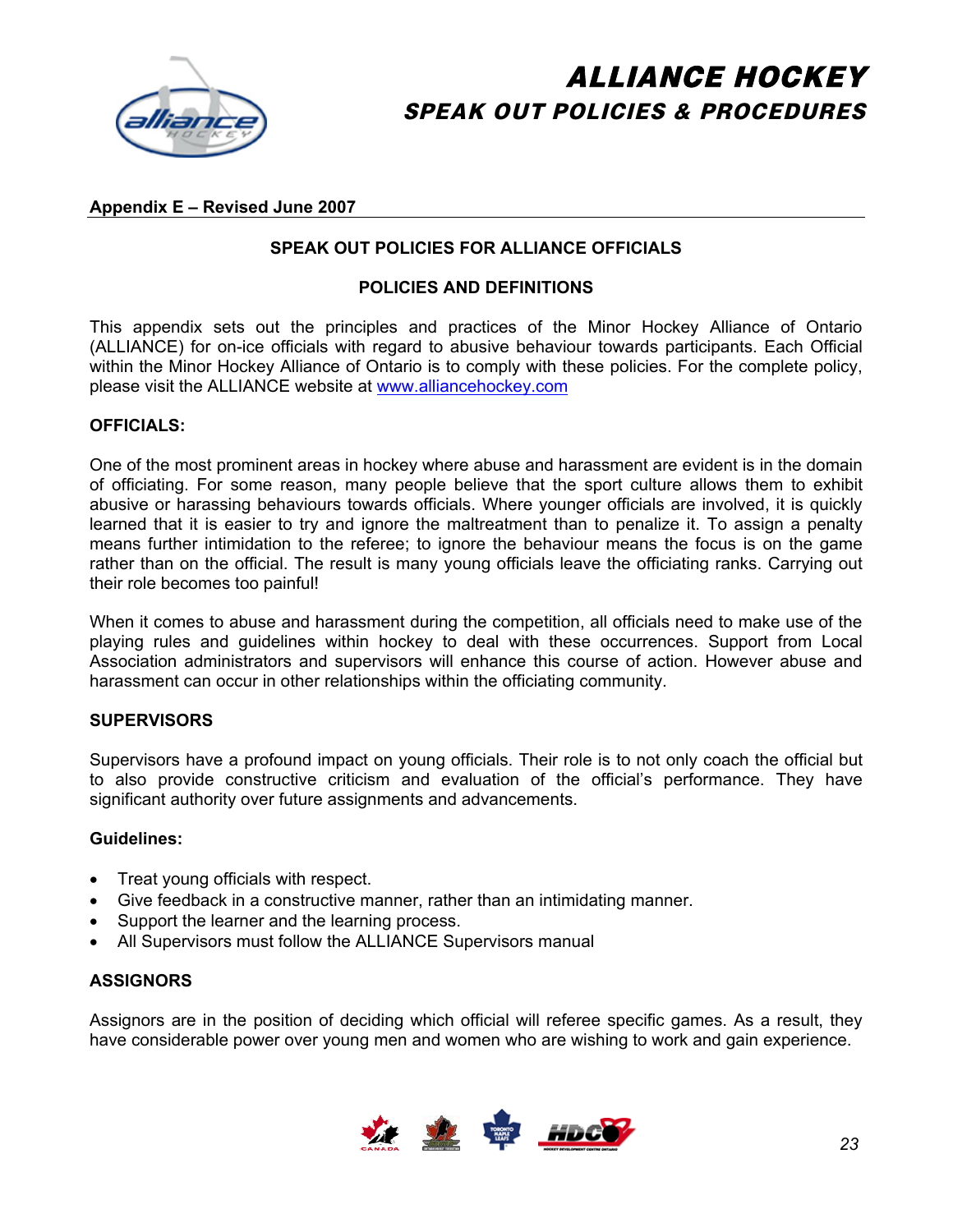

### **Guidelines:**

- ! Officials should be assigned according to their skills and caliber of play.
- ! Assignors need to know the physical and emotional limitations of their officials.
- ! Assignors must never use their position to intimidate or demoralize an official.
- ! Officiating is usually a hobby and needs to be valued as such.

### **PEERS**

In many sports, officials work in teams. The concept of "team" must be utilized at all times.

### **Guidelines:**

- The role of officials is to ensure that the sport is played fairly and safely by both sides. Officiating is an apprenticeship that most often occurs during the actual competition.
- ! When there are concerns between officials, they need to be discussed in an appropriate place, such as the dressing room or office, not during the game.
- Officials need to encourage each other as often as possible throughout the competition.
- ! Harassment and Abuse should be reported to the Association Referee-in-Chief.

### **DRESSING ROOMS/OFFICES**

Although the dressing rooms or offices for officials are usually quite small, it is important that an area be reserved for officials as they prepare for the upcoming competition.

### **Guidelines:**

- ! Any inappropriate behaviour in the dressing room must be reported to the District Referee-in-Chief.
- ! When male and female officials work together, it is **never** appropriate to change or dress in the same space at the same time. One gender should dress first while the other waits outside the dressing room: then vice versa.
- Once both genders are fully dressed, they can share the room in preparation for the competition, but leave the door open.
- Only officials and their supervisor are allowed in the official's room.
- ! When supervisors are talking with one official the door should be left open.
- ! Officials use two-deep system, i.e. always have a third person present.

#### **DISCIPLINE**

There will be times when it is necessary to discipline an official.

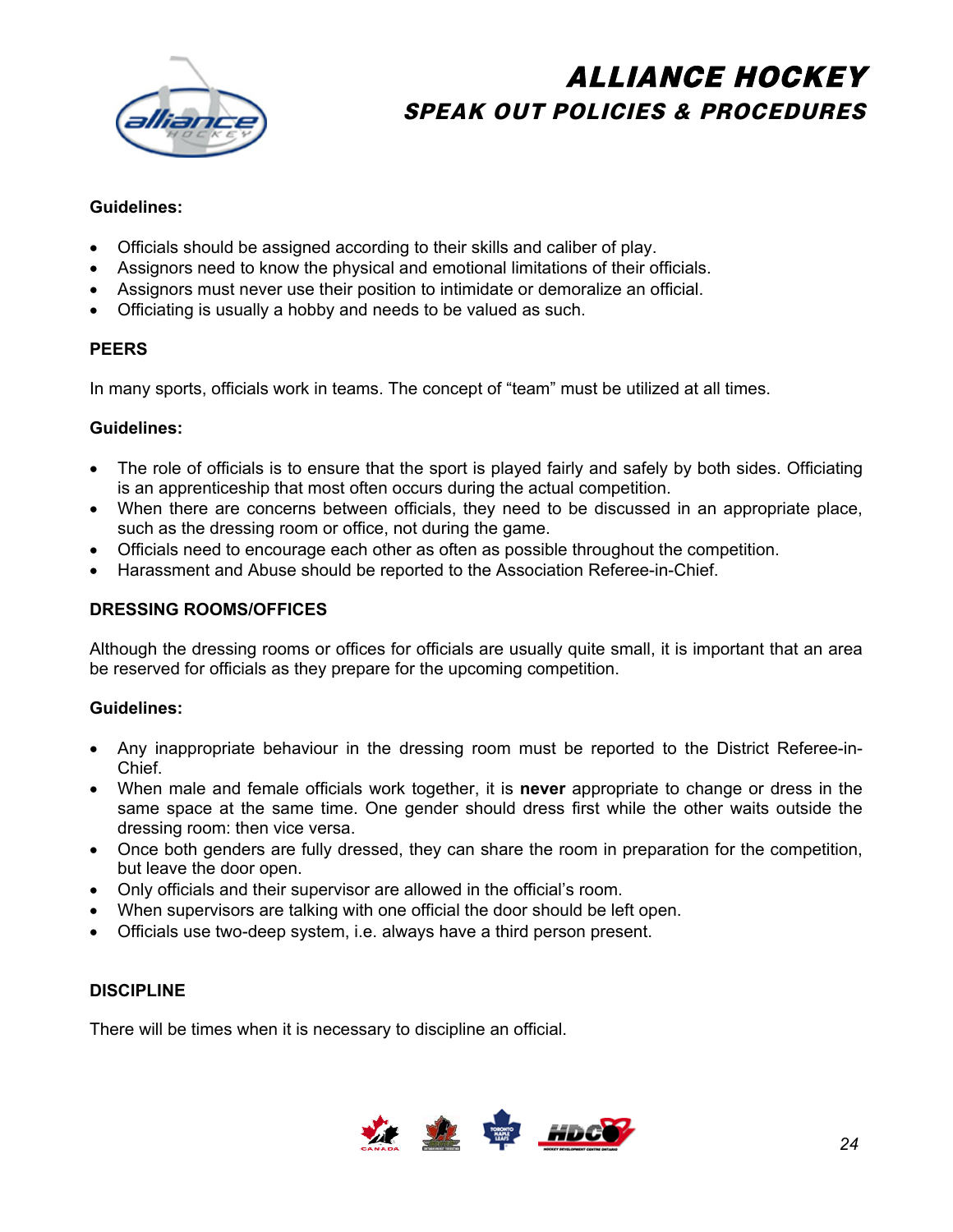

### **Guidelines:**

- All disciplinary action must be respectful of the person while addressing the inappropriate behaviour. It should never be abusive or harassing in nature.
- Ridicule is not an acceptable form of discipline.
- ! Association Referee-in-Chief is to follow the Disciplinary policy in the ALLIANCE Hockey manual.

### **DUTY TO REPORT**

It is the responsibility of an official to be aware of situations where players are being harassed or abused. If an official feels that a player is being harassed or abused they must report it. Please follow these procedures:

#### **Guidelines:**

- ! Write down as much information as possible. (The teams playing, the date, the rink, the period and time it occurred, the number and player's name, the name of the person committing the foul, if you do not know the name, state that you do not know the name but make sure the name of the team is noted and record the incident.)
- . DO NOT WRITE THIS ON THE GAME SHEET.
- Send this report to the ALLIANCE Hockey Office.
- Do not discuss this with anyone except your fellow officials of the game. Ask them for their input if they witnessed this incident. (Although we want this reported, you must be positive of your decision.) A person's name and reputation could be on the line.
- If you are not sure whether to write it up or not, contact the ALLIANCE Hockey Office for their advice.

### **Police Record Checks:**

All adult on-ice officials are to provide Police Record Checks.

All officials, supervisors, and instructors who are 18 years of age or older will require a police record check in order to officiate, supervise or instruct. Once the individual has been cleared, a Police record check will be required every 4 years. These Police Record Checks should not be more than 4 months old when submitted.

#### **Guidelines:**

- . Obtain Police Record Check from Police
- Place Police Record Check in sealed envelope
- Write you name on envelope and "Police Check"
- Deliver envelope to Certification / Re-Certification Clinic Administrator

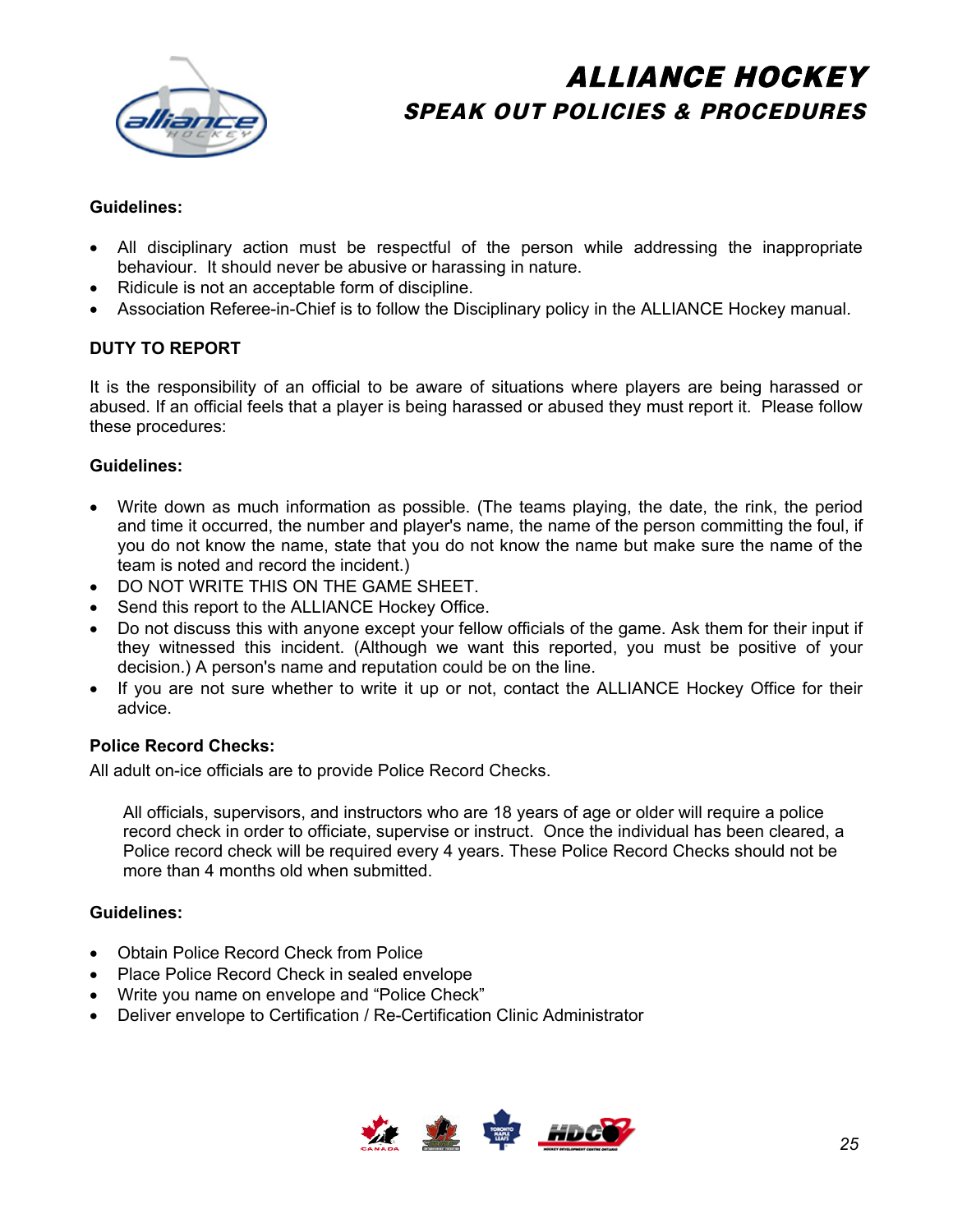

### **ALLIANCE HOCKEY POLICE RECORD CHECK POLICY**

This policy is designed to identify any person who poses a risk to children, youth or other vulnerable persons.

Police Record Checks (PRC) are probably the most misunderstood element of screening. Too many people believe that doing a PRC means that the person has been screened, nothing could be further from the truth. A positive police record tells one thing - the individual has been convicted of a crime.

It is important to know if someone has been convicted of an abuse or harassment offense. PRC's do serve a purpose, particularly in the case of high risk positions, as it signals in a very public way that the ALLIANCE is concerned about the safety of their young athletes and officials.

This policy will begin in the 2007/2008 season. All officials, supervisors, and instructors who are 18 years of age or older will require a police record check on an annual basis in order to officiate, supervise or instruct. Once the individual has provided a criminal record check and been cleared, a subsequent criminal record check will be required every 4 years. Police Record Checks shall not be more than 4 months old when submitted.

Applicants are responsible to obtain the criminal record check at their own cost and submit the form at their recertification or certification clinic prior to them officiating. They are to have the PRC results released to them directly. This places more control into the hands of the individual and allows him or her to make the decision whether or not to share the results.

If they agree to release it, the PRC shall be provided in a sealed envelope at their recertification or certification clinic. The PRC will then be sent to an independent designate selected by the ALLIANCE Executive Committee. This designate would review all the police checks. This person should have a "professional designation", such as: police, doctor, banker, lawyer, judge or principal. They would be focusing on areas such as: trafficking in controlled substances, child pornography, sexual offenses, assault causing bodily harm, robbery and aggravated assalt.

The ALLIANCE Hockey Office must supply this designated person with a list of registered officials within their Region.

This designate will contact the Technical Director-Referees to inform them of the Officials who have not passed their criminal record checks. The TD-Referees may then contact the local Referee-in-Chiefs to inform them of any failed checks.

If the designate has a concern such as where the police have identified a criminal conviction, he/she would forward it on to an appointed Committee selected by the ALLIANCE Executive made up of individuals that have a "professional designation". Their duties would be to review the offense and determine the risk involved in a confidential manner. Officials who have not passed their criminal records check are not eligible to officiate until the ALLIANCE appointed Committee advises the Technical Director-Referees of their eligibility.

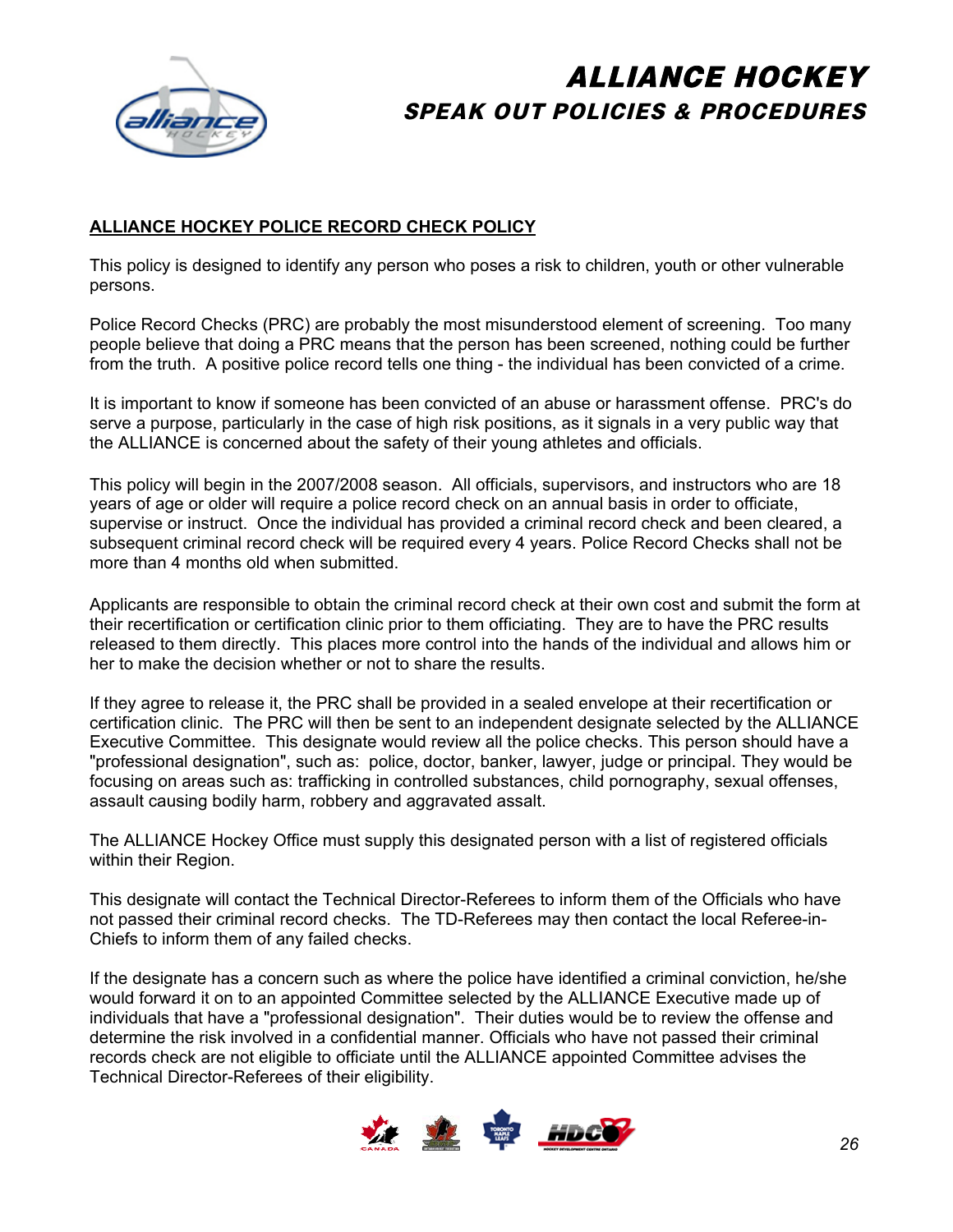

It is very important that this policy be consistently practiced and that there be no "behind the doors" decision making.

An official may not attend a re-certification clinic without a completed Police Record Check. Thus, they will be not be allowed to officiate until a completed Police Record Check has been submitted, approved and they have completed the appropriate recertification clinic.

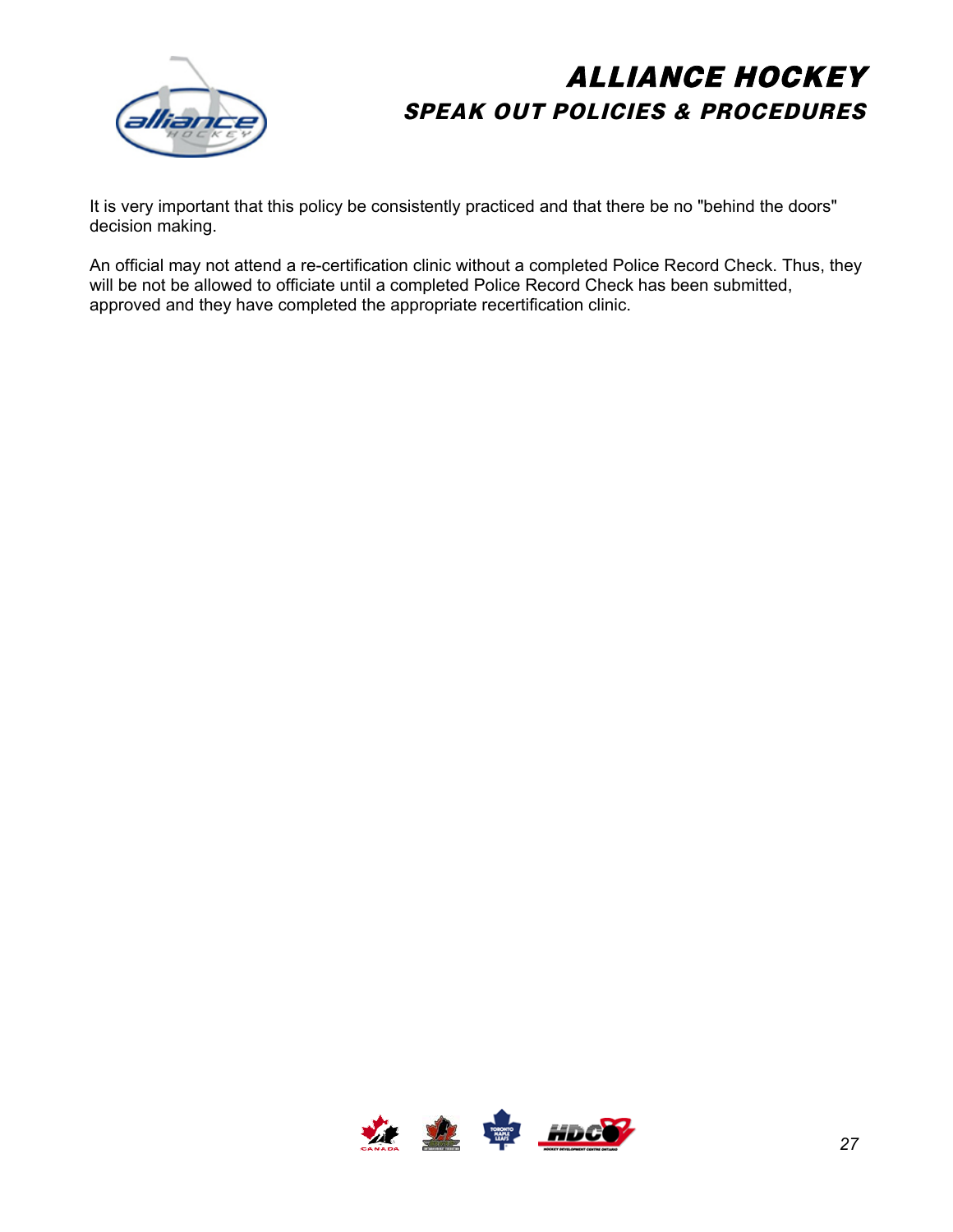

### **CRIMINAL OFFENCE DECLARATION**

| ALLIANCE Hockey Referee Number: ______________________                                                                                                                                                                                                                                                       |
|--------------------------------------------------------------------------------------------------------------------------------------------------------------------------------------------------------------------------------------------------------------------------------------------------------------|
| Please check all applicable positions:                                                                                                                                                                                                                                                                       |
| Instructor: ___________ Supervisor: __________ Coordinator: __________                                                                                                                                                                                                                                       |
|                                                                                                                                                                                                                                                                                                              |
| $\Box$ I have no convictions for offenses under the Criminal Code of Canada as outlined<br>in the ALLIANCE Hockey Police Record Check Policy for Referees, up to and including the date<br>of this declaration for which a pardon has not been issued or granted under the<br>Criminal Records Act (Canada). |
| <b>OR</b>                                                                                                                                                                                                                                                                                                    |
| I have the following convictions for offenses under the Criminal Code of Canada as<br>outlined in the ALLIANCE Hockey Police Record Check Policy for Referees, for which a pardon<br>under the Criminal Records Act (Canada) has not been used or granted:                                                   |
|                                                                                                                                                                                                                                                                                                              |
| Please send in a sealed envelope marked "Criminal Offence Declaration - Confidential" to:<br>Risk Management Officer, ALLIANCE Hockey Office.                                                                                                                                                                |
| Office Use Only: Received on                                                                                                                                                                                                                                                                                 |

Recorded by\_\_\_\_\_\_\_\_\_\_\_\_\_\_\_\_\_\_\_\_\_\_\_\_\_\_\_\_\_\_

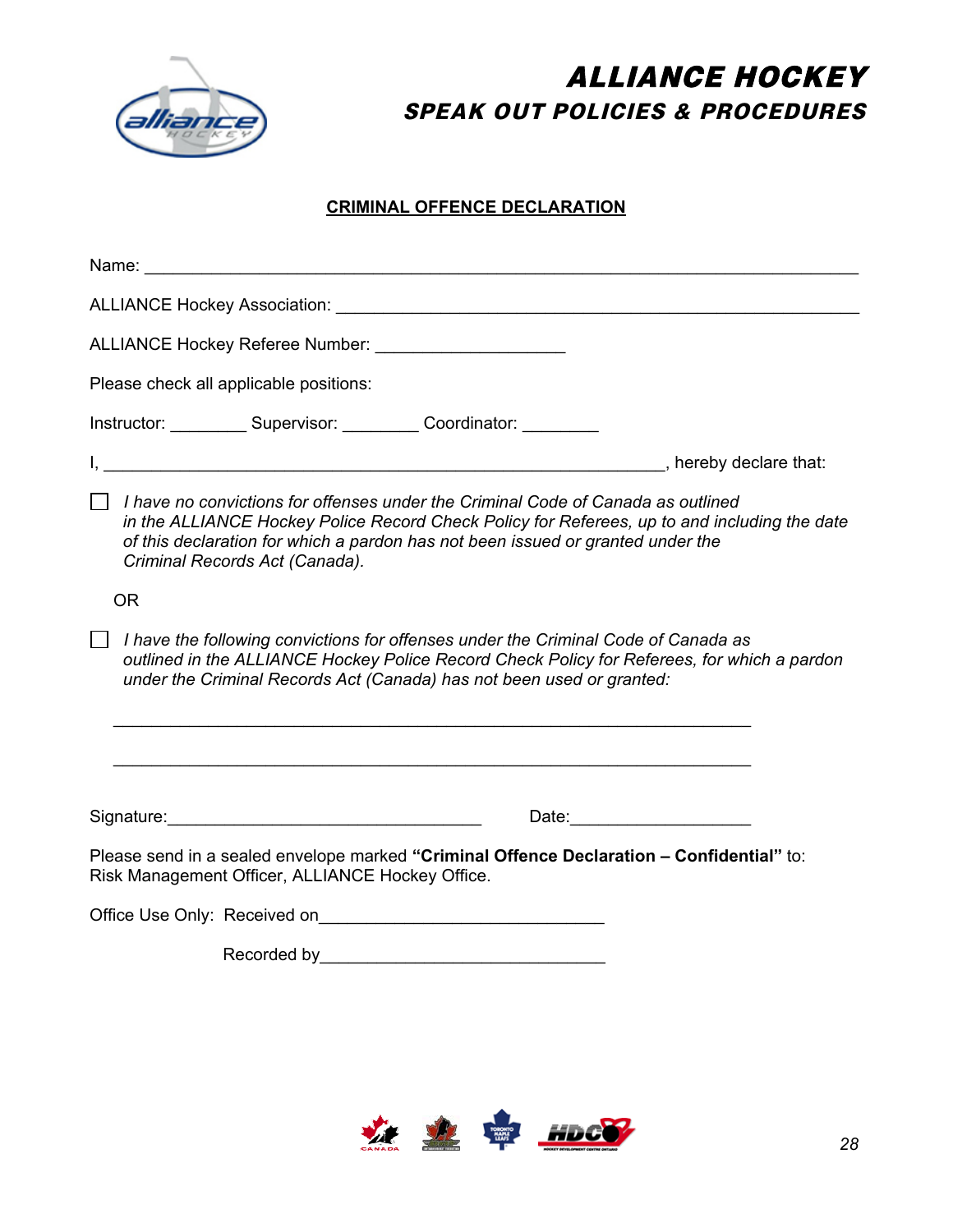

### **Appendix F – Revised June, 2007**

### **COMPLAINT INTAKE FORM**

### **Please note the following:**

- Complaints of harassment, abuse or bullying will not qualify a player for an automatic release.
- Definitions are provided in Appendix A.
- ! Substantiated allegations of harassment, abuse or bullying will be considered for sanctions ranging in severity from: no further action to expulsion.
- The ALLIANCE cannot guarantee complete confidentiality. The contents of this document may be shared in an effort to resolve this complaint here within. By completing the form, you agree that the ALLIANCE may share some or all of this information in the process of resolving the complaint.
- ! Complaints will be addressed according to severity, resources and safety for participants.
- ! Fax or email completed form to (519) 273-2114 or [www.alliancehockey.com](http://www.alliancehockey.com/)

### **Please complete the following:**

**4. Person making the complaint:** Player Parent Volunteer **Proposite Proposite Parameter** Constants Constanting Temployee

| <b>First Name</b>       |            | Last Name |             |
|-------------------------|------------|-----------|-------------|
| Address                 |            |           |             |
| City/Town               | Province   |           | Postal Code |
| <b>Telephone Number</b> | Fax Number |           | Email       |

#### **5. Person on whose behalf the complaint is made:** (to be completed if different from above)

| <b>First Name</b>               | Last Name |
|---------------------------------|-----------|
| Birth Date (day / month / year) |           |

#### **6. Name of person(s) against whom you are complaining:**

| <b>First Name</b> | Last Name                |
|-------------------|--------------------------|
| Title/Role        | Name of Association/Club |
| <b>First Name</b> | Last Name                |
| Title/Role        | Name of Association/Club |

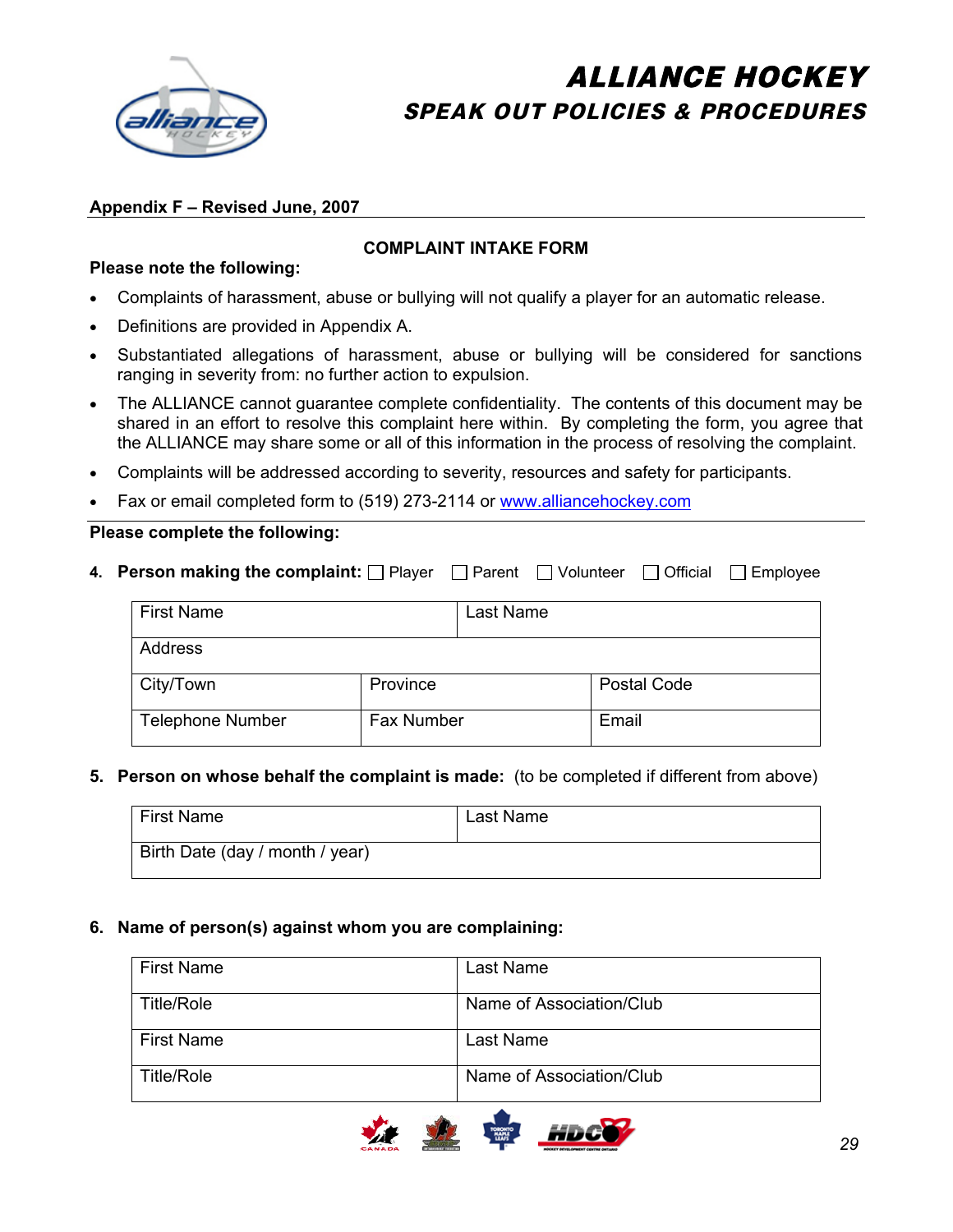

- **7.** When did the last incident occur? (date):
- **8.** Please check the ground(s) that best describes your complaint:

### A. **Harassment (refer to Appendix 1 below)**

### **Type of behaviour:**

| $\Box$ Conduct | <b>Sestures</b> | $\Box$ Comments |
|----------------|-----------------|-----------------|
|----------------|-----------------|-----------------|

### **Based on:**

| Race                  | <b>Ethnicity</b>     | <b>Disability</b>            | Colour     |
|-----------------------|----------------------|------------------------------|------------|
| Religion              | Age                  | <b>Sexual</b><br>orientation | <b>Sex</b> |
| <b>Marital status</b> | <b>Family status</b> | <b>Pardoned conviction</b>   |            |

### B. **Abuse (refer to Appendix 1 below)**

### **Type of behaviour:**

| <b>Physical</b> | <b>Emotional</b> | Sexual | $^\top$ Neglect |  |
|-----------------|------------------|--------|-----------------|--|
|-----------------|------------------|--------|-----------------|--|

**Please note:** Neither the ALLIANCE, nor any Member thereof will investigate reports of abuse that meet the definition provided. This information will be provided to the appropriate authorities for follow up.

### **Bullying (refer to Appendix 1 below)**

**Type of behaviour:** 

| <b>Relational</b><br><b>Physical</b><br><b>Reactive</b><br>Verbal |
|-------------------------------------------------------------------|
|-------------------------------------------------------------------|

### C. **Misconduct (refer to Appendix 1 below)**

**Please note:** Complaints of misconduct will generally be directed to your local Association or Club for formal or informal resolution according to that organization's constitution or policies.

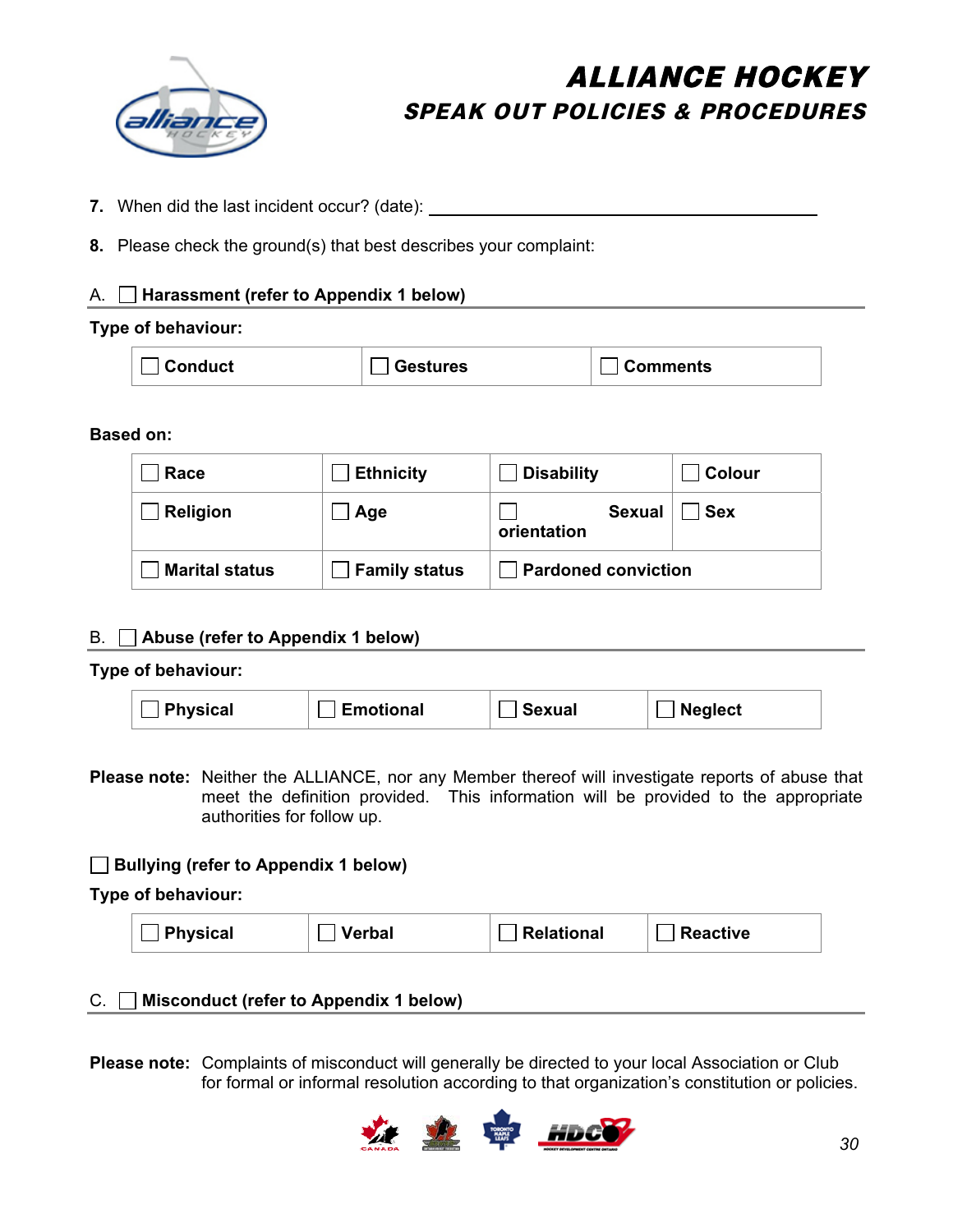

- **6. Particulars:** Provide a summary of the incidents you are complaining about. Your summary must answer the following questions. Section 6 is to be no longer than 2 pages. You may attach any additional documents as necessary.
- 1. Date incident(s) happened
- 2. Where did the incident(s) happen?
- 3. Who was involved (Name and title/role)?
- 4. What happened?
- 5. How were you treated differently from others (if at all)?
- 6. How do the incident(s) relate to the ground(s) you selected?
- 7. Remedy/Resolutions you are seeking

Day/Month/Year Signature of Complainant

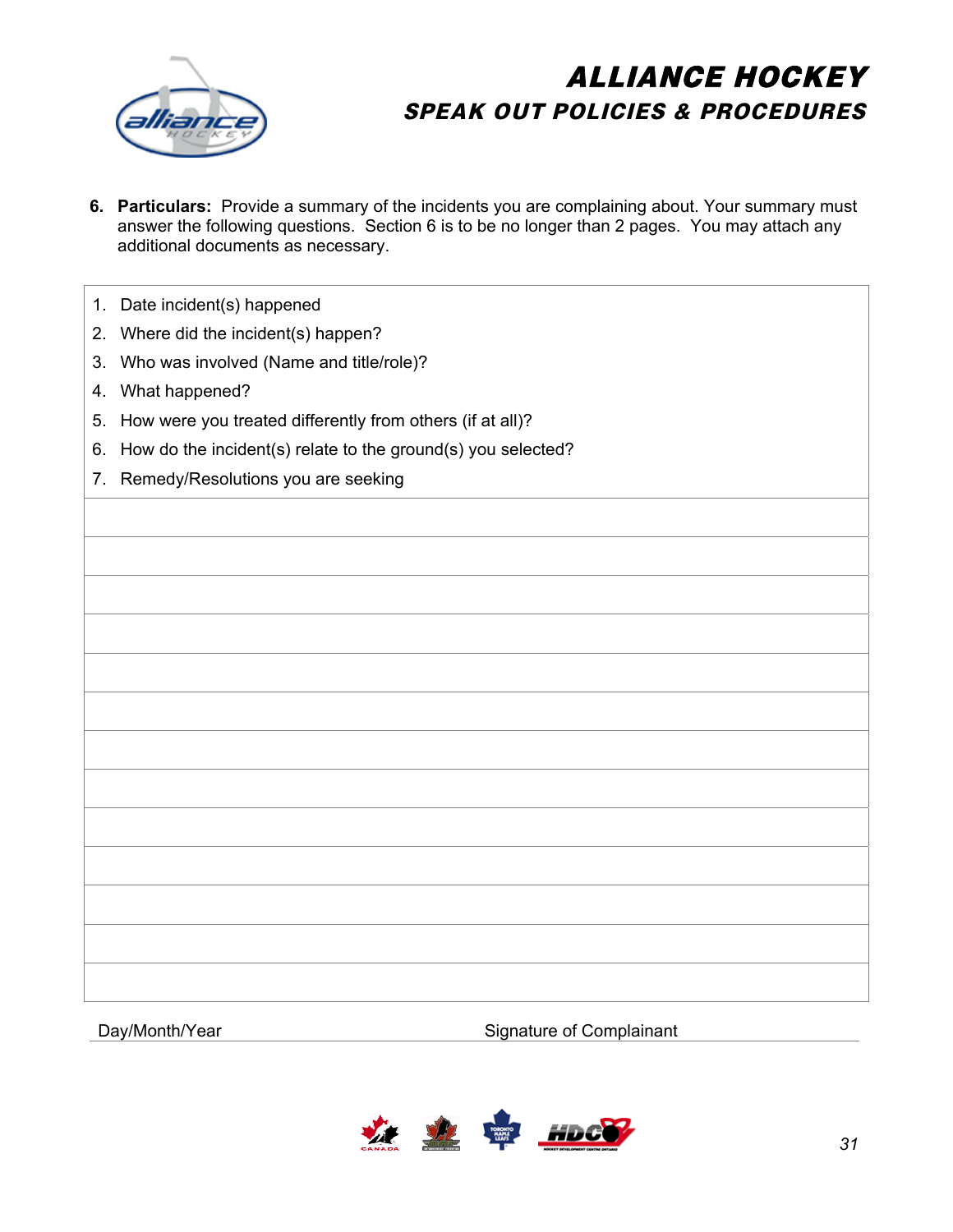

### (6. Continued)

Day/Month/Year Signature of Complainant

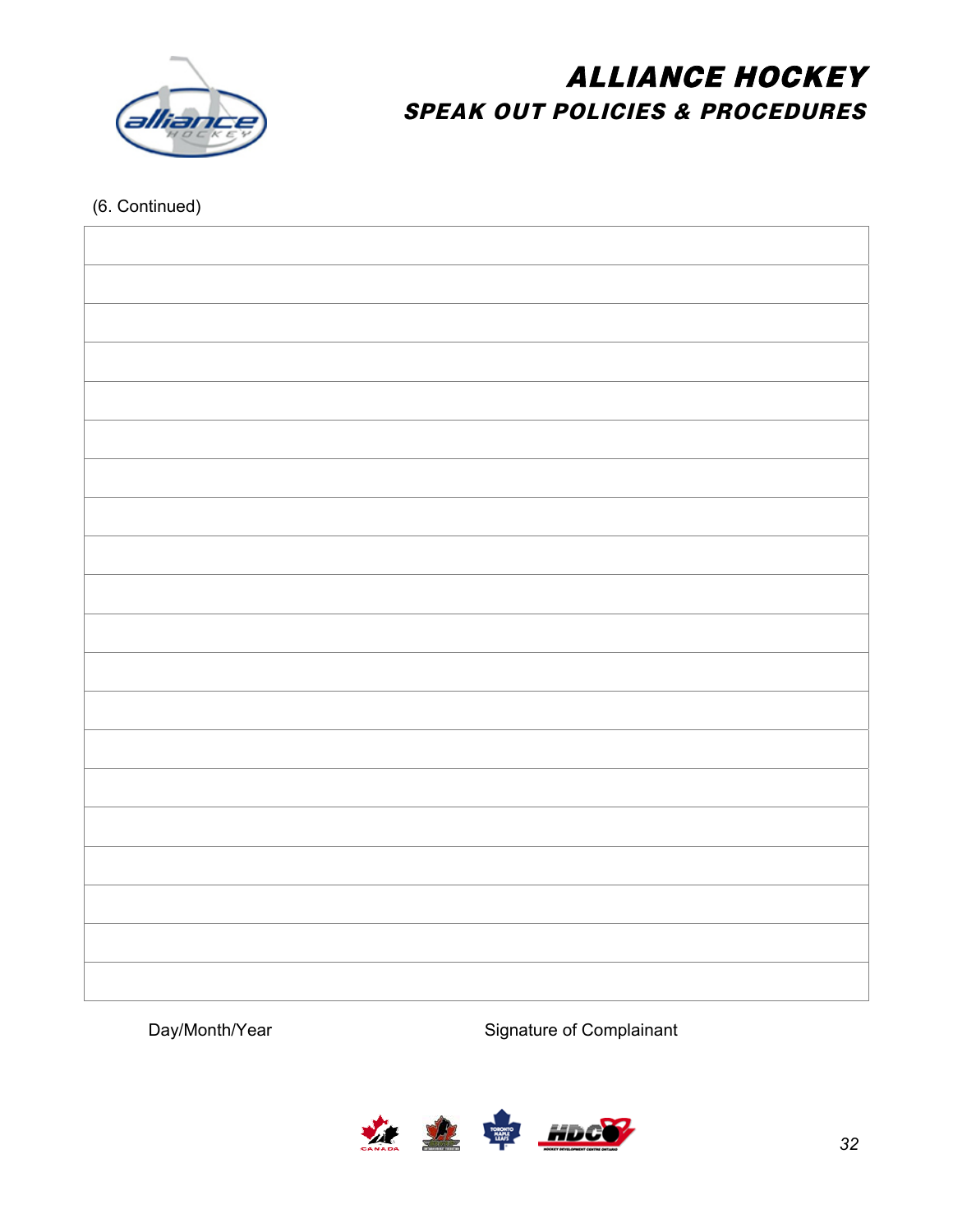

### **Appendix 1: DEFINITIONS**

The following are definitions will be used to determine the grounds on which the complaint is made and the process to address it.

The ALLIANCE acknowledges and supports Hockey Canada's definitions of bullying and harassment and abuse.

#### **Misconduct**

Misconduct refers to the behaviour or a pattern of behaviour that is found, by a formal (for example an independent investigation) or informal process (i.e. for example an internal fact finding), to be contrary to the ALLIANCE Code of Conduct and that is not harassment, abuse or bullying.

### **Bullying**

Bullying describes behaviours that are similar to harassment, but occur between children under the age of twelve, or behaviours between youth or between adults that are not addressed under human rights laws. Bullying is intentionally hurting someone in order to insult, humiliate, degrade or exclude him or her. Bullying can be broken down into four categories: physical, verbal, relational (for example, trying to cut off victims from social connection by convincing peers to exclude or reject a certain person), and reactive (for example engaging in bullying as well as provoking bullies to attack by taunting them).

#### **Harassment**

Harassment is offensive behaviour – emotional, physical, and or sexual – that involves discrimination against a person because of their race, national or ethnic origin, age, colour, religion, family status, sexual orientation, sex or gender, disability, marital status, or pardoned conviction. Harassment occurs when someone attempts to negatively control, influence or embarrass another person based on a prohibited ground of discrimination.

### **Abuse**

Child abuse is any form of physical, emotional and/or sexual mistreatment or lack of care which causes physical injury or emotional damage to a child. A common characteristic of all forms of abuse against children and youth is an abuse of power or authority and/or breach of trust.

Abuse is an issue of child protection. Protection refers to provincial, territorial or Aboriginal bandappointed child protective services. A child may be need of protection from harm if abuse or neglect is suspected. Information about one's legal duty to report and circumstances under which reporting must occur according to child protection legislation is available at www.hockeycanada.ca.

#### **Emotional Abuse**

Emotional abuse is a chronic attack on a child or youth's self-esteem; it is psychologically destructive behaviour by a person in a position of power, authority or trust. It can take the form

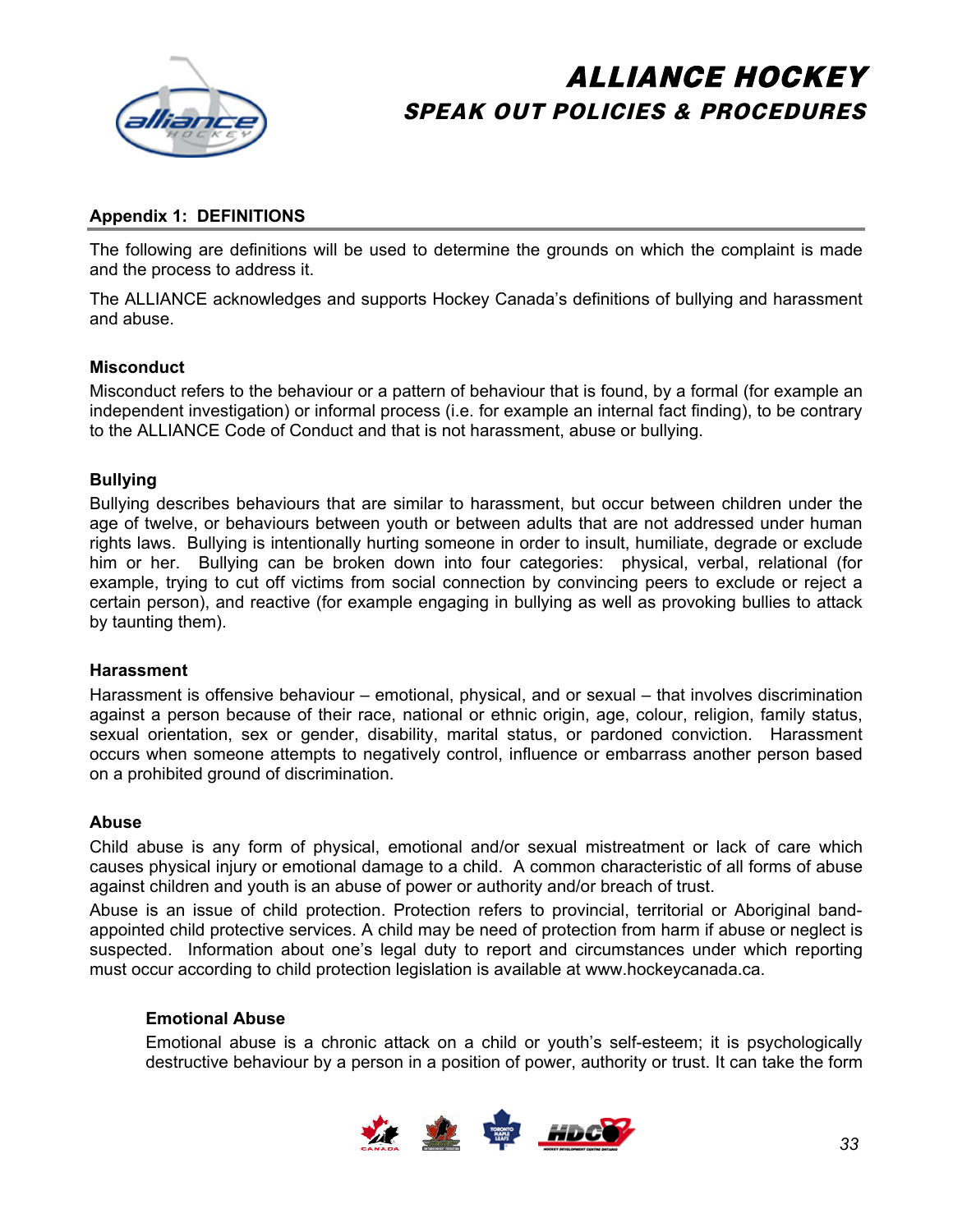

of name-calling, threatening, ridiculing, berating, intimidating, isolating, hazing or ignoring the child or youth's needs.

### **Physical Abuse**

Physical abuse is when a person in a position of power or trust purposefully injures or threatens to injure a child or youth. This may take the form of slapping, hitting, shaking, kicking, pulling hair or ears, throwing, shoving, grabbing, hazing or excessive exercise as a form of punishment.

#### **Neglect**

A general definition of neglect is the chronic inattention to the basic necessities of life such as clothing, shelter, nutritious diets, education, good hygiene, supervision, medical and dental care, adequate rest, safe environment, moral guidance and discipline, exercise and fresh air. Neglect may apply in a hockey setting where there is a chronic inattention in the hockey context, for example when a player is made to play with injuries.

#### **Sexual Abuse**

Sexual abuse is when a child or youth is used by a child or youth with more power or an adult for his or her own sexual stimulation or gratification. There are two categories of sexual abuse: contact and non-contact.

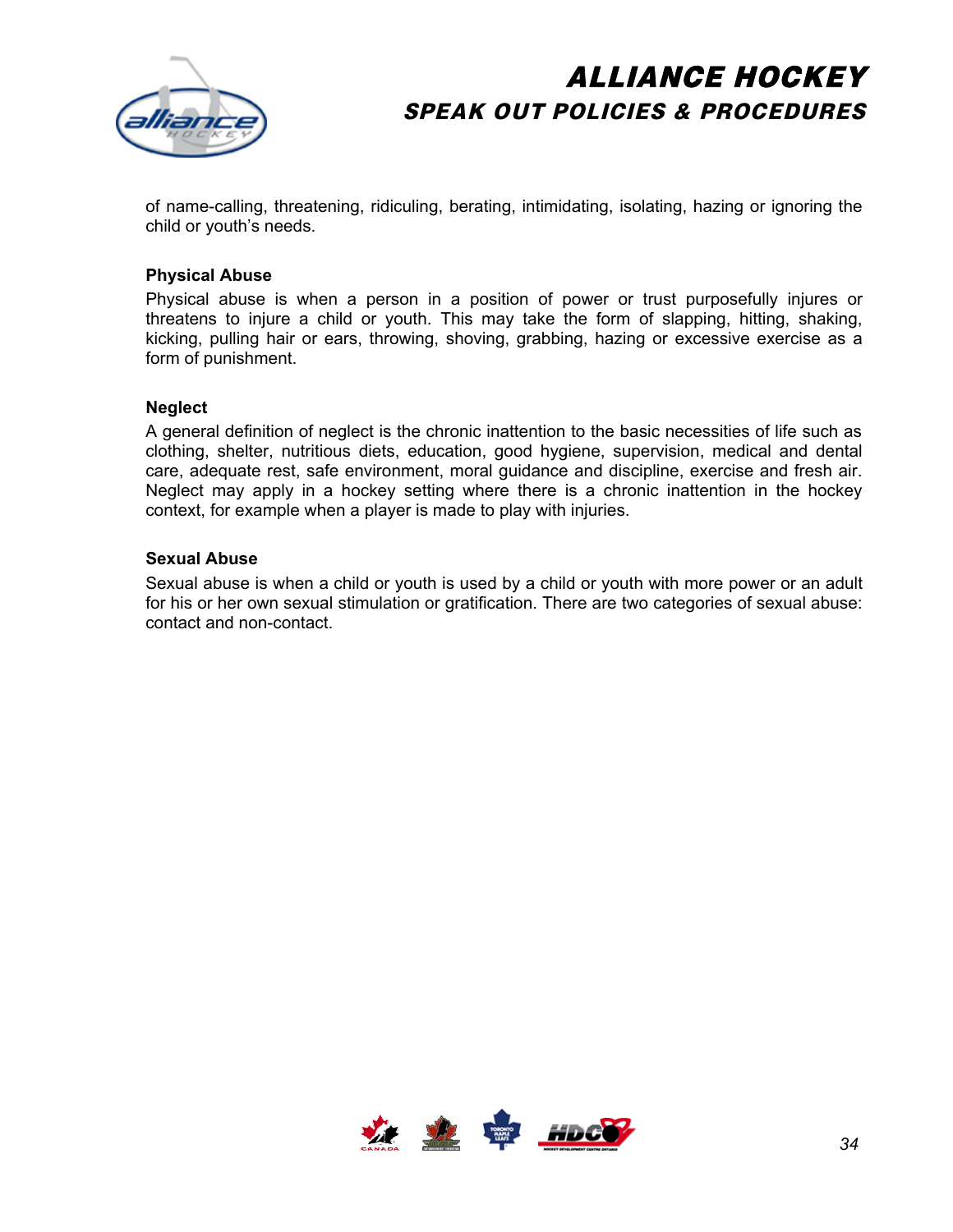

### **ALLIANCE CODE OF CONDUCT**

The Code of Conduct identifies the standard of behaviour that is expected of all ALLIANCE members and participants, which for the purpose of this policy shall include all players, guardians, parents, coaches officials, volunteers, directors, officers, committee members, convenors, team managers, trainers, administrators, referees, employees and others involved in ALLIANCE activities and events.

The ALLIANCE is committed to providing an environment in which all individuals are treated with respect. Members and participants of the ALLIANCE shall conduct themselves at all times in a manner consistent with the values of ALLIANCE which include fairness, integrity and mutual respect.

During the course of all ALLIANCE activities and events, members shall avoid behaviour which brings the ALLIANCE or the sport of hockey into disrepute, including but not limited to abusive use of alcohol, use of non-prescription drugs and use of alcohol by minors.

The ALLIANCE members and participants shall at all times adhere to the ALLIANCE's operational policies and procedures, to rules and regulations governing ALLIANCE events and activities, and to rules and regulations governing any competitions in with the member participates on behalf of the ALLIANCE.

Members and participants of the ALLIANCE shall not engage in any activity or behaviour which interferes with a competition or with any player or team's preparation for a competition, or which endangers the safety of others.

Members of the ALLIANCE shall refrain from comments or behaviours which are disrespectful, offensive, abusive racist or sexist. In particular, behaviour which constitutes harassment, abuse, or bullying will not be tolerated, and with be dealt with accordingly. .

Failure to comply with this Code of Conduct may result in disciplinary action in accordance with the Discipline Policy of the ALLIANCE. Such action may result in the member losing the privileges which come with membership in the ALLIANCE, including the opportunity to participate in ALLIANCE activities and events, both present and future.

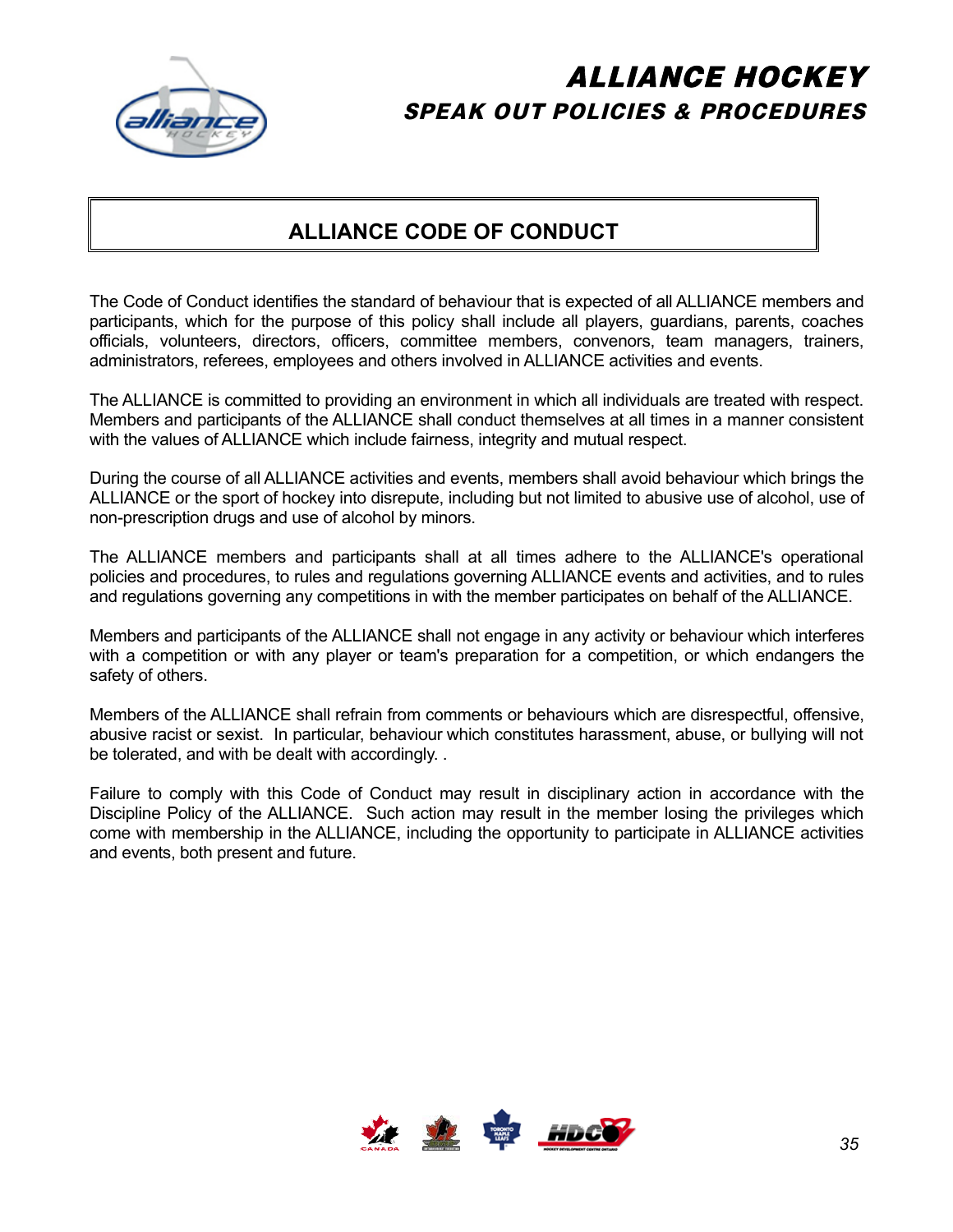

### **FAIR PLAY CODES**

# **PLAYERS**

- $\triangleright$  I will play hockey because I want to, not just because others or coaches want me to
- $\triangleright$  I will play by the rules of hockey, and in the spirit of the game
- $\triangleright$  I will control my temper fighting and "mouthing off" can spoil the activity for everybody
- $\triangleright$  I will respect my opponents
- $\triangleright$  I will do my best to be a true team player
- $\triangleright$  I will remember that winning isn't everything that having fun, improving skills, making friends and doing my best are also important
- $\triangleright$  I will acknowledge all good plays/performances those of my team and of my opponents
- $\triangleright$  I will remember that coaches and officials are there to help me. I will accept their decisions and show them respect.

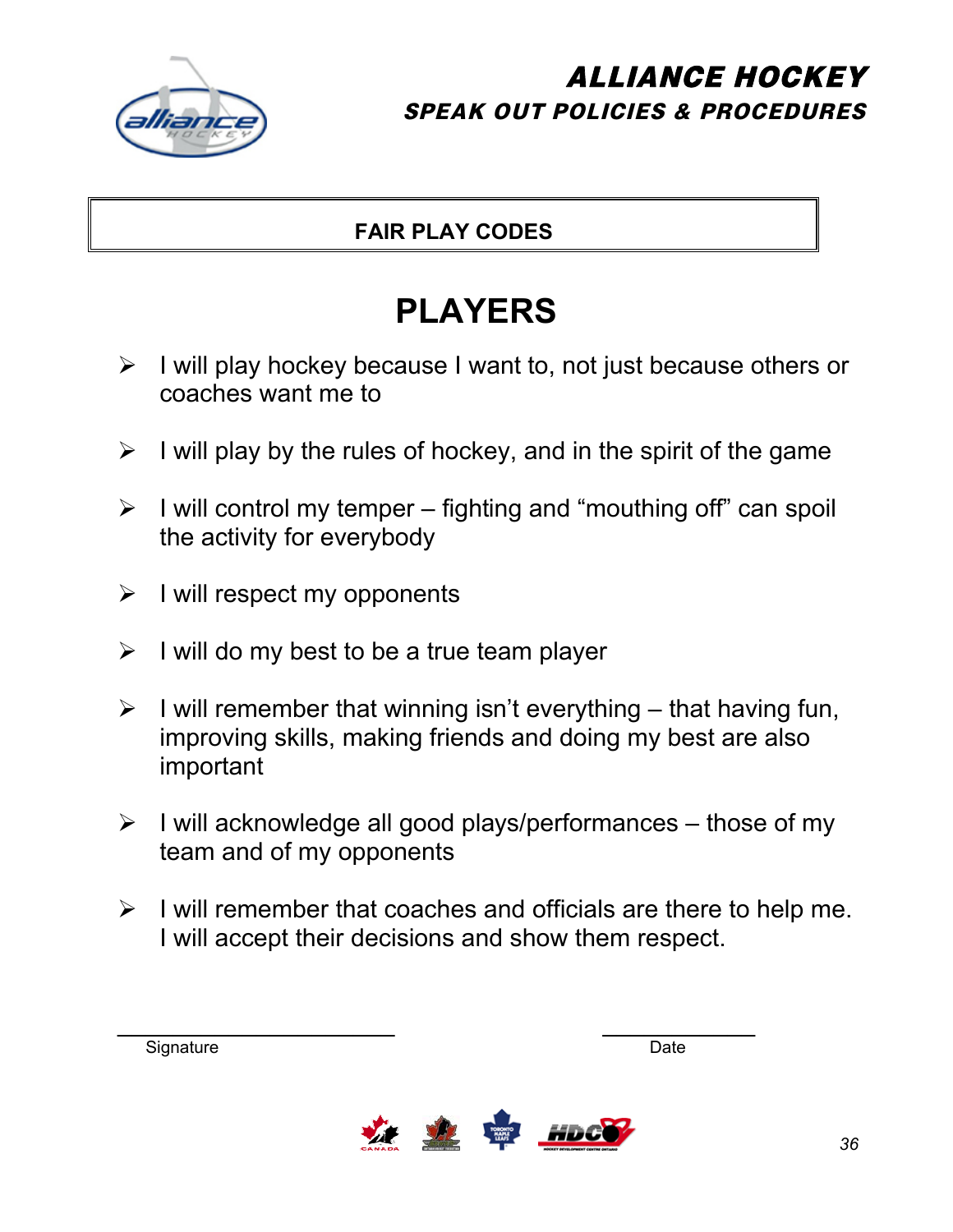

# **COACHES**

- $\triangleright$  I will be reasonable when scheduling games and practices, remembering that players have other interests and obligations
- $\triangleright$  I will teach my players to play fairly and to respect the rules, officials and opponents
- $\triangleright$  I will ensure that all players get equal instruction and support
- $\triangleright$  I will not ridicule or yell at my players for making mistakes or for performing poorly. I will remember that players play to have fun and must be encouraged to have confidence in themselves
- $\triangleright$  I will make sure that equipment and facilities are safe and match the players' ages and abilities
- $\triangleright$  I will remember that participants need a coach they can respect. I will be generous with praise and set a good example
- $\triangleright$  I will obtain proper training and continue to upgrade my coaching skills
- $\triangleright$  I will work in cooperation with officials for the benefit of the game

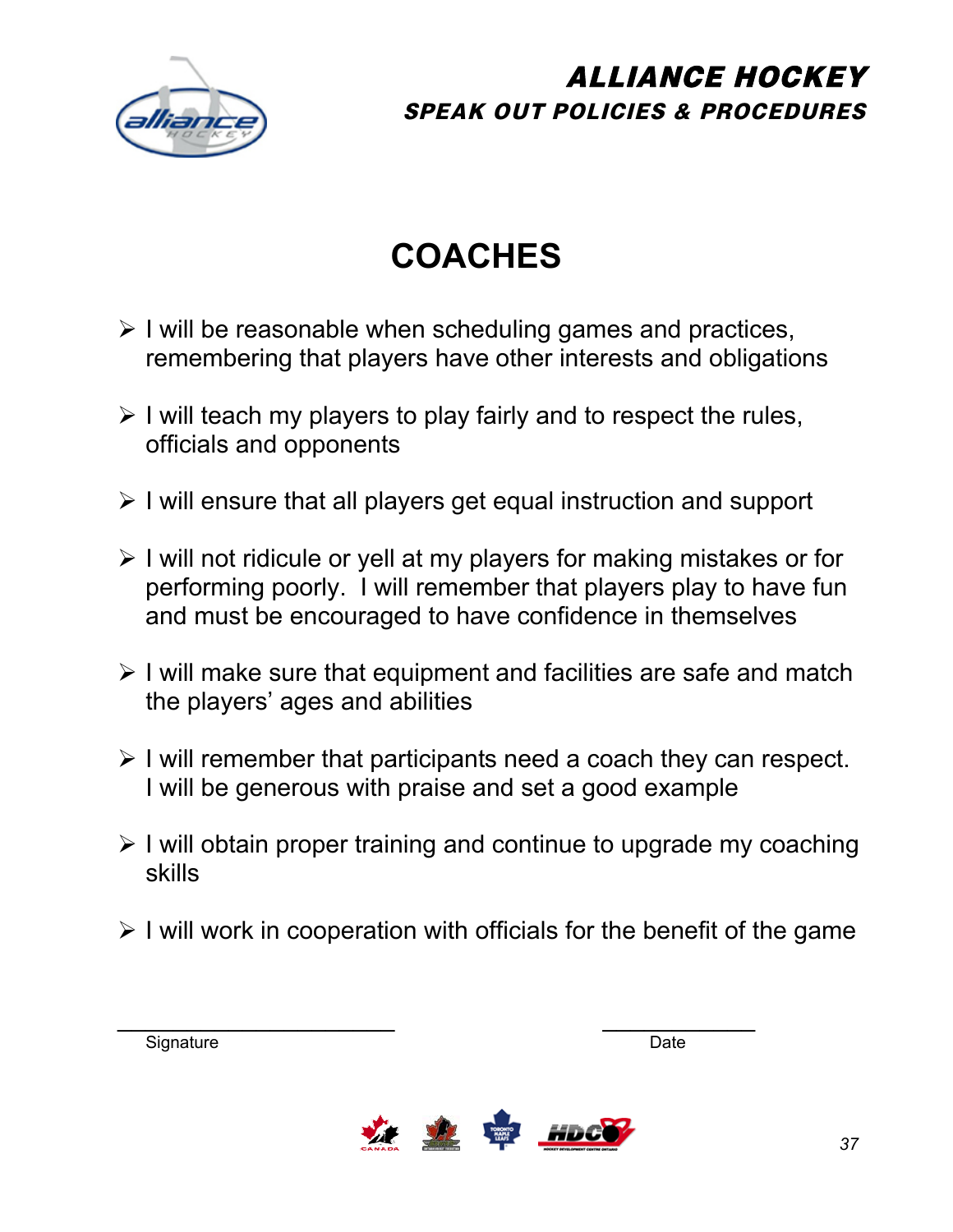

# **PARENTS**

- $\triangleright$  I will not force my child to participate in hockey
- $\triangleright$  I will remember that my child plays hockey for his or her enjoyment, not for mine
- $\triangleright$  I will encourage my child to play by the rules and to resolve conflicts without resorting to hostility or violence
- $\triangleright$  I will teach my child that doing one's best is as important as winning, so that my child will never feel defeated by the outcome of a game
- $\triangleright$  I will make my child feel like a winner every time by offering praise for competing fairly and trying hard
- $\triangleright$  I will never ridicule or yell at my child for making a mistake or losing a game
- $\triangleright$  I will remember that children learn best by example. I will applaud good plays/performances by both my child's team and their opponents
- $\triangleright$  I will never question the officials' judgment or honesty in public
- $\triangleright$  I will support all efforts to remove verbal and physical abuse from children's hockey games
- $\triangleright$  I will respect and show appreciation for the volunteer coaches who give their time to coach hockey for my child

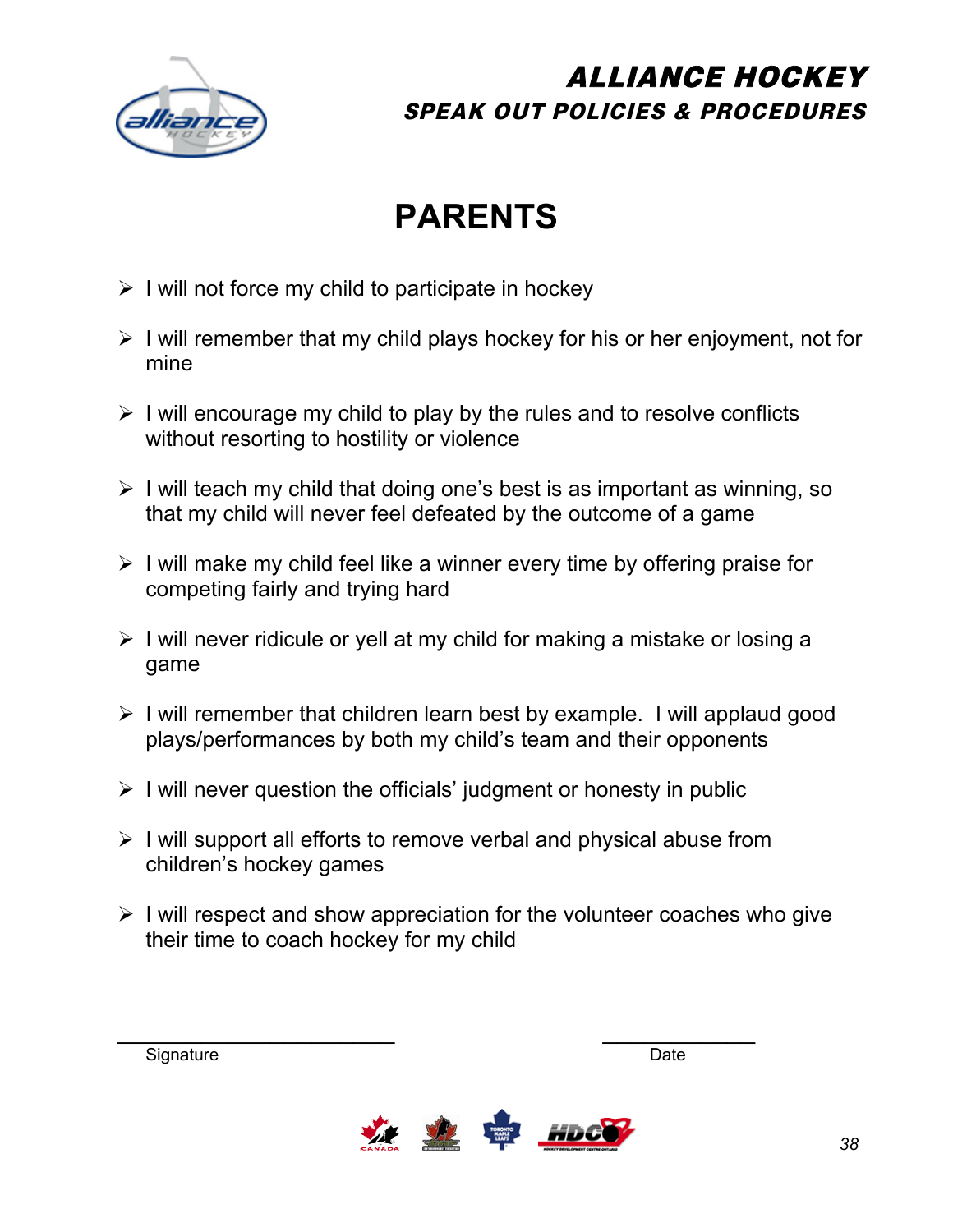

# **OFFICIALS**

- $\triangleright$  I will make sure that every player has a reasonable opportunity to perform to the best of his or her ability, within the limits of the rules
- $\triangleright$  I will avoid or put an end to any situation that threatens the safety of the players
- $\triangleright$  I will maintain a healthy atmosphere and environment for competition
- $\triangleright$  I will not permit the intimidation of any player either by word or by action. I will not tolerate unacceptable conduct toward myself, other officials, players or spectators
- $\triangleright$  I will be consistent and objective in calling all infractions, regardless of my personal feeling toward a team or individual player
- $\triangleright$  I will handle all conflicts firmly but with dignity
- $\triangleright$  I accept my role as a teacher and role model for fair play, especially with young participants
- $\triangleright$  I will be open to discussion and contact with the players before and after the game
- $\triangleright$  I will remain open to constructive criticism and show respect and consideration for different points of view
- $\triangleright$  I will obtain proper training and continue to upgrade my officiating skills
- $\triangleright$  I will work in cooperation with coaches for the benefit of the game

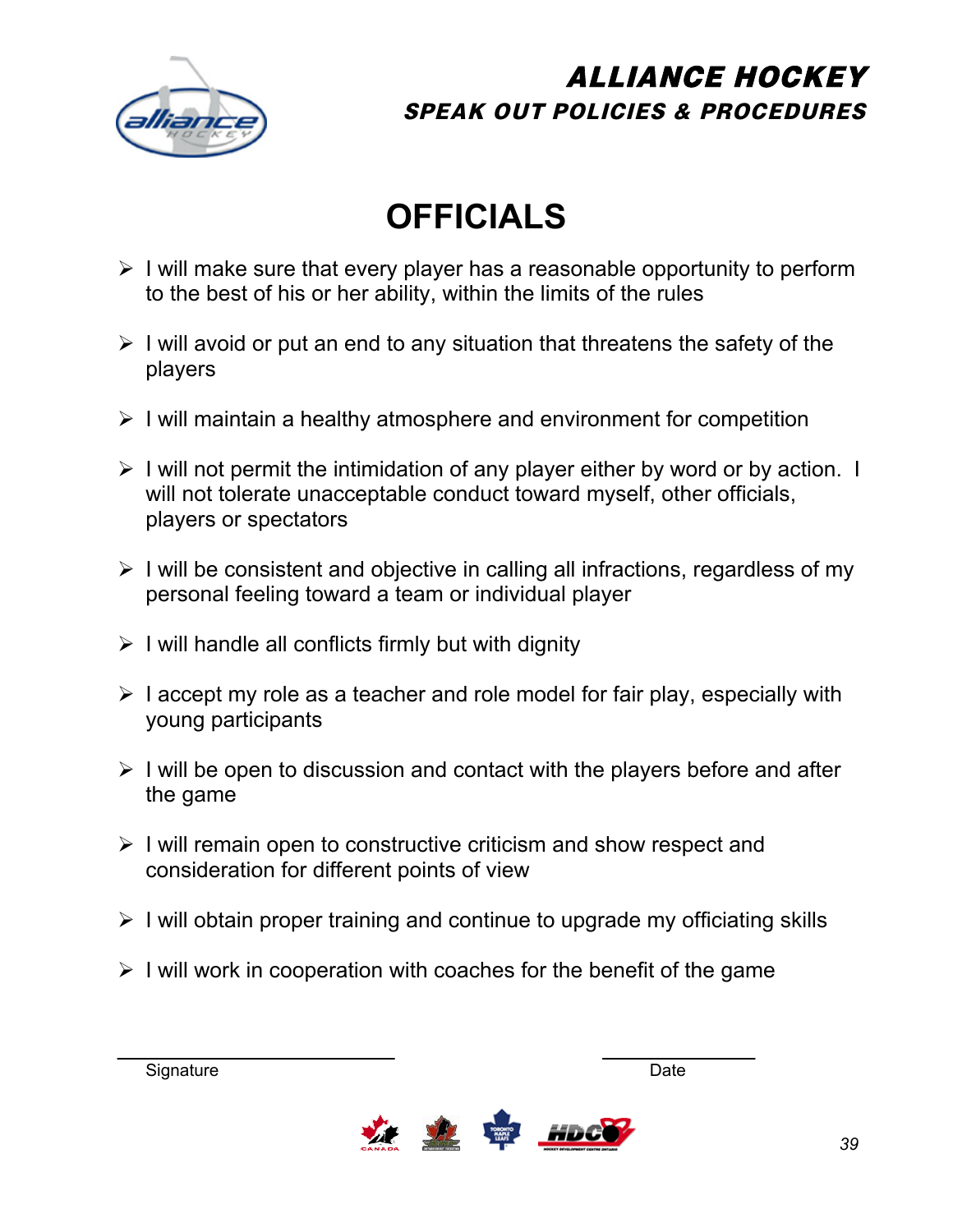

# **SPECTATORS**

- $\triangleright$  I will remember that participants play hockey for their enjoyment. They are not playing to entertain me
- $\triangleright$  I will not have unrealistic expectations. I will remember that players are not professionals and cannot be judged by professional standards
- $\triangleright$  I will respect the officials' decisions and I will encourage participants to do the same
- $\triangleright$  I will never ridicule a player for making a mistake during a game. I will give positive comments that motivate and encourage continued effort
- $\triangleright$  I will condemn the use of violence in any form and will express my disapproval in an appropriate manner to coaches and league officials
- $\triangleright$  I will show respect for my team's opponents, because without them there would be no game
- $\triangleright$  I will not use bad language, nor will I harass players, coaches, officials or other spectators
- $\triangleright$  I will leave the playing arena when requested to do so by a game official